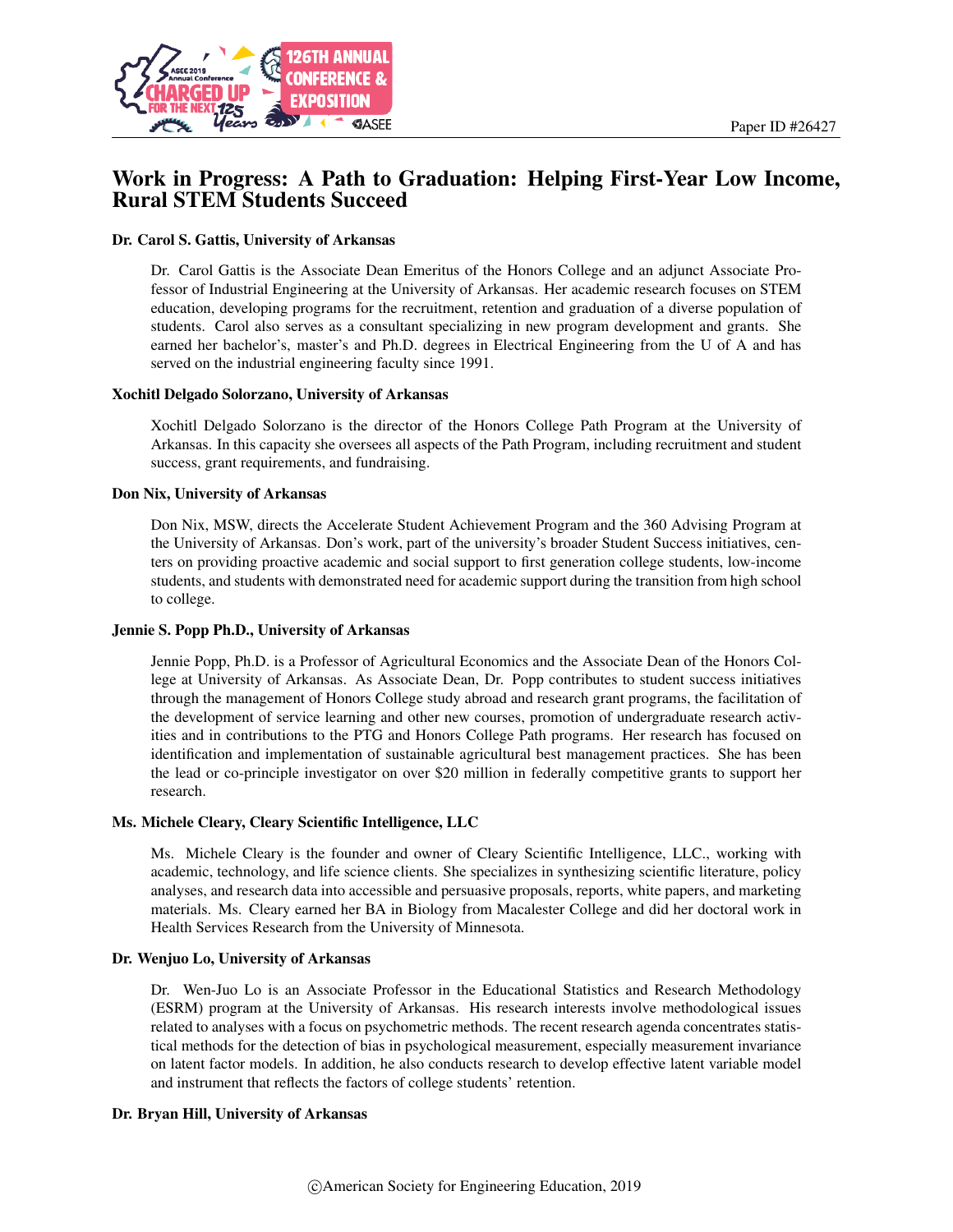

Bryan Hill earned a B.S. and M.S. in Industrial Engineering and a Ph.D. in Public Policy from the University of Arkansas. Currently, Bryan is the Associate Dean for Student Success at the University of Arkansas College of Engineering. He is also director of UAteach, a secondary math, science and computer science teacher education program. Bryan has more than 15 years of experience in engineering student recruitment, retention, diversity initiatives, and K-12 outreach programs. Bryan is PI on STEM educational and outreach grants totaling \$6.6m.

#### Dr. Paul D. Adams, University of Arkansas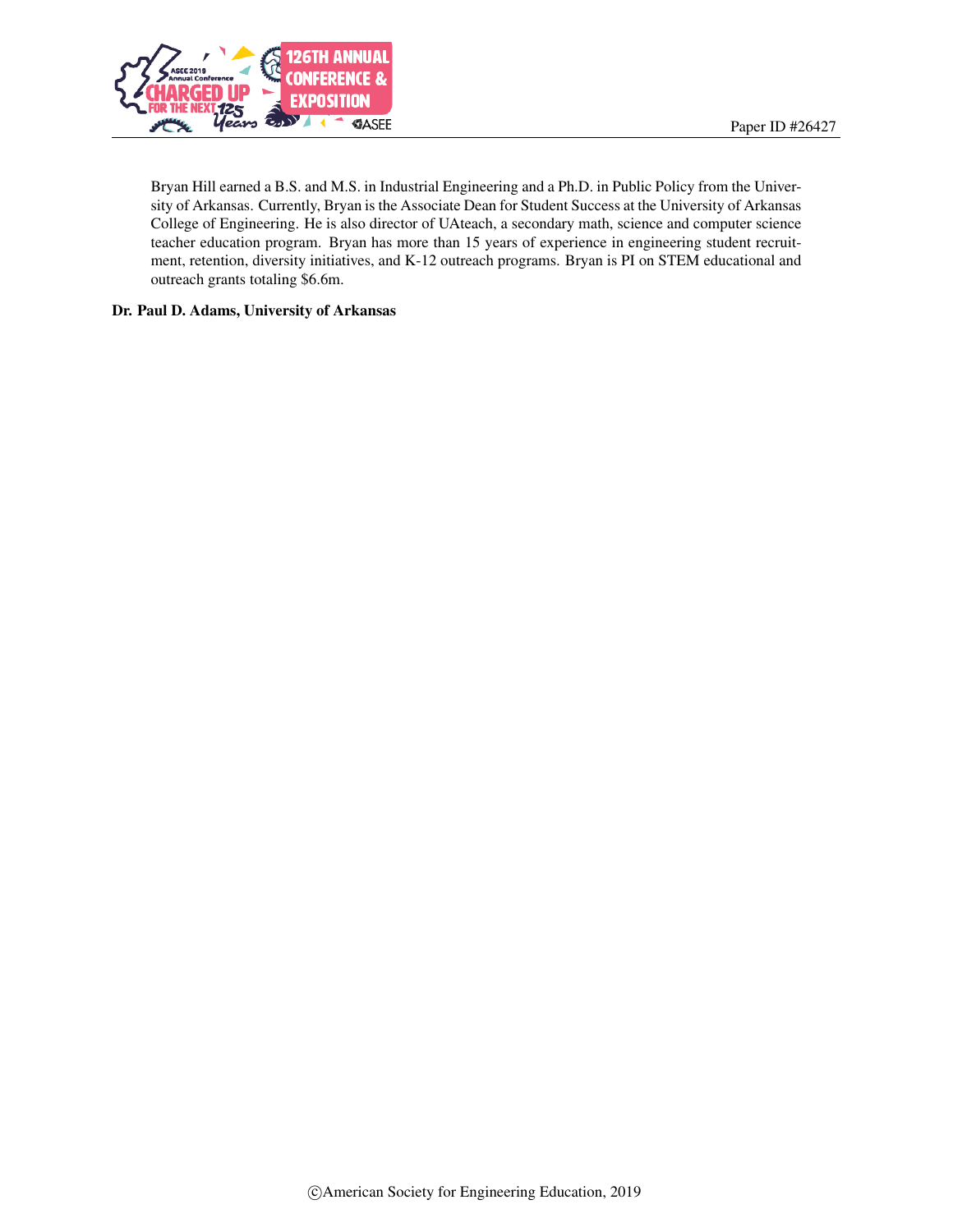# **Work in Progress: A Path to Graduation: Helping First-Year Low Income, Rural STEM Students Succeed**

#### **Introduction**

While the STEM-based economy has been an enormous economic boon for some parts of the United States, other states, especially those more rural and economically beleaguered states, are falling further behind economically due in part to their inability to meet engineering labor demands. Ranking  $49<sup>th</sup>$  in college attendance and  $45<sup>th</sup>$  in per capita Bachelor of Science engineering and science degrees [1], Arkansas is an example of one such state struggling to meet its STEM labor needs. However, the state could close this labor gap in part by recruiting previously overlooked students – low-income and rural students. The University of Arkansas' Path to Graduation (PTG) aims to increase the number of low-income students, especially those from rural regions, who graduate with an engineering degree. Previous student recruitment and retention efforts have largely ignored the unique challenges faced by low-income students from rural areas. These students often struggle with academic persistence in college due to insufficient funds, poor academic preparation by their small, financially-struggling schools, and little social support given the lack of college-going culture in their communities. PTG adapts proven student retention and graduation initiatives to better address the financial, academic, and social barriers to success so that these students can thrive, succeed, and excel in their studies. The intent of the program is to increase both the size and the diversity of Arkansas' STEM labor pool, while creating best practices for recruiting and retaining low-income students, especially those from rural areas. These practices can then be implemented in other remote, poor regions across the country, developing pipelines of talent, improving these regions' economic well-being, and bringing much needed diversity to STEM fields.

Through academic, financial, and social initiatives, PTG will help up to 36 students thrive and excel in their STEM degree programs at the University of Arkansas. Students will be recruited largely from rural, impoverished regions of Arkansas where large populations of underrepresented minority and first-generation students are prevalent but opportunities for a STEM education are not. Two cohorts of up to 18 STEM students per year will receive annually renewable scholarships of up to \$4,500, or up to \$5,500 if they join the Honors College. These students will participate in PTG's evidence-based retention and graduation initiatives, including: an in-residence summer bridge program; a Living-Learning Community (shared housing); Academic Success Advising; faculty and peer mentoring; and on-campus or industry-based research opportunities. PTG will help identify and describe the barriers deterring low-income students, especially low-income students from rural backgrounds, from achieving a STEM degree. PTG will develop and implement retention programs for low-income, rural STEM students and will contribute significantly to the STEM education literature by developing and evaluating much needed initiatives for under-served, low-income, rural populations that frequently struggle with academic persistence.

#### **Generation of Knowledge**

Given the dearth of STEM professionals in Arkansas and its high poverty rate, low college attendance, and limited opportunities due to the rural nature of the state, the University of Arkansas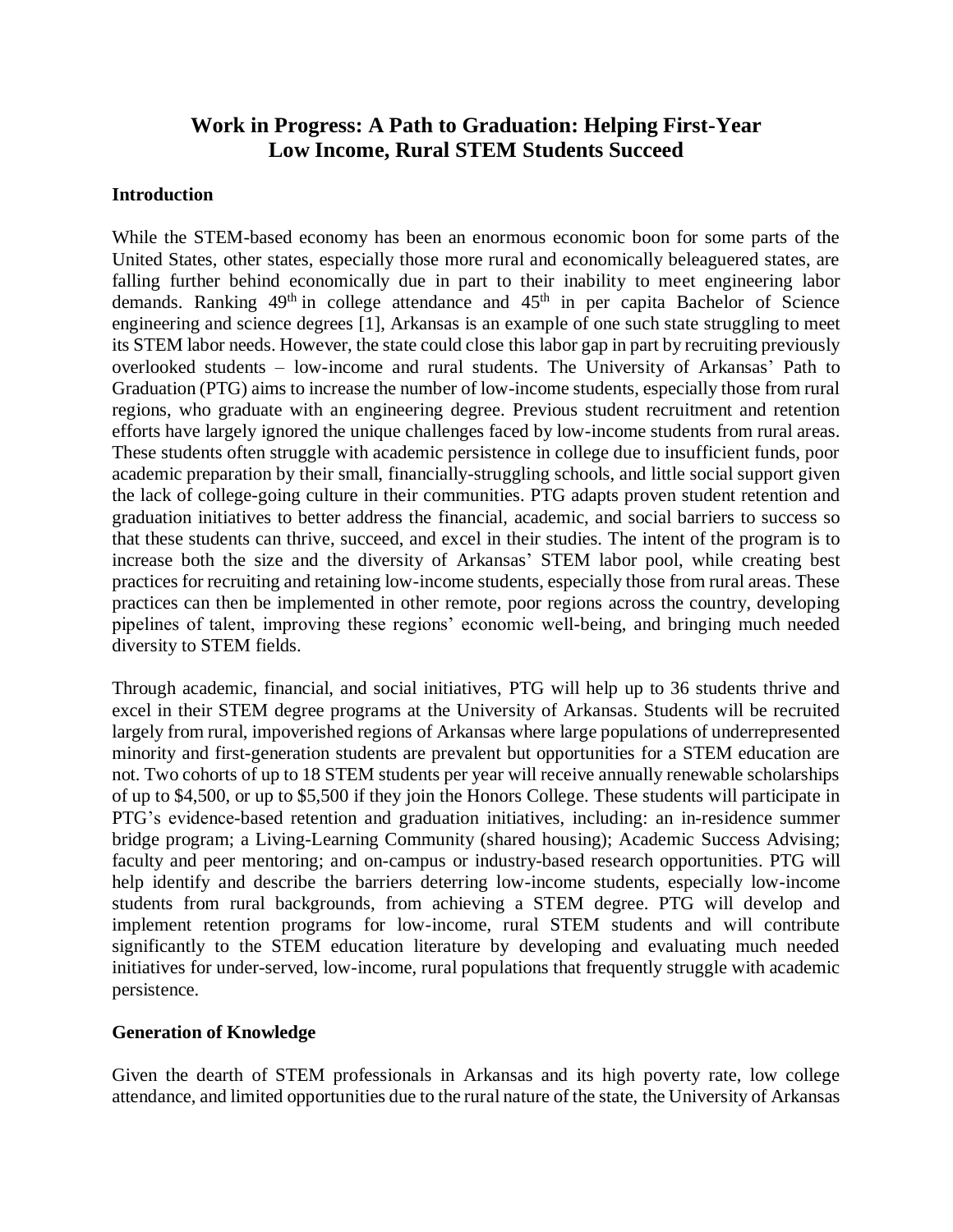is particularly interested in helping more low-income, rural students obtain a STEM degree. To this end, the University of Arkansas is particularly interested in retention and graduation interventions focused on low-income and/or rural STEM students.

Expanding STEM educational opportunities to the rural poor is fraught with challenges quite different from those impacting urban poor. While both groups of students must tackle financial, academic, and social barriers to achieving a STEM degree, geographic isolation impacts the rural poor in particular ways that can affect their academic careers. PTG seeks to better understand these barriers and to tailor academic and social support initiatives so that these students may thrive in college. This section summarizes what is known about rural, low-income STEM students, how existing retention initiatives may be adapted to support these students, and how PTG may contribute to this knowledge base.

Rural Arkansas continues to struggle economically, which has greatly limited K-12 academic offerings for its students. Urban migration has meant an eroding tax base, leading to financially struggling school systems [2]. These schools struggle to meet the mandated curriculum; few rural schools can afford to offer their students extensive Advanced Placement (AP) courses [3]-[5]. Not only does this leave rural students less academically-prepared than their urban peers, these rural students' GPAs cannot benefit from the inflating impact of taking AP courses, meaning that they are less competitive for academic scholarships than students from urban areas where AP offerings are more plentiful [3]-[5]. Rural students also lack access to test preparation services, which can result in lower ACT/SAT scores, further limiting their scholarship opportunities.

Students from rural areas also lack access to non-school based academic enrichment opportunities in their communities, such as summer day camps. Limited exposure to academic enrichment erodes student confidence, especially in their ability to succeed in STEM programs, where rural students commonly hold the belief that they lack the academic preparation to succeed [6], [7]. Academic confidence, also known as academic self-efficacy, has been shown to be strongly associated with academic persistence and achievement [8]-[13], especially in STEM [14].

Finally, rural students, especially those from low-income families, face social barriers stemming not only from geographic isolation, but also from the very low prevalence of academic role models. Very few rural Arkansans have college degrees (14% versus 25% in urban Arkansas), far lower than the national average of 31% [2]. Rural students may have little family support for their college endeavors. In addition, these rural regions have a far lower percentage of STEM professionals compared with urban area, meaning students may know very little about STEM careers and the opportunities these jobs may afford. With little family or community support and understanding of a student's college pursuit, coupled with the significant geographic distance college requires, the social barriers facing these rural students may eclipse the financial and academic barriers challenging them.

As discussed below, the STEM education literature, especially in engineering, demonstrates the enormous value of student recruitment, retention, and graduation initiatives that remove financial,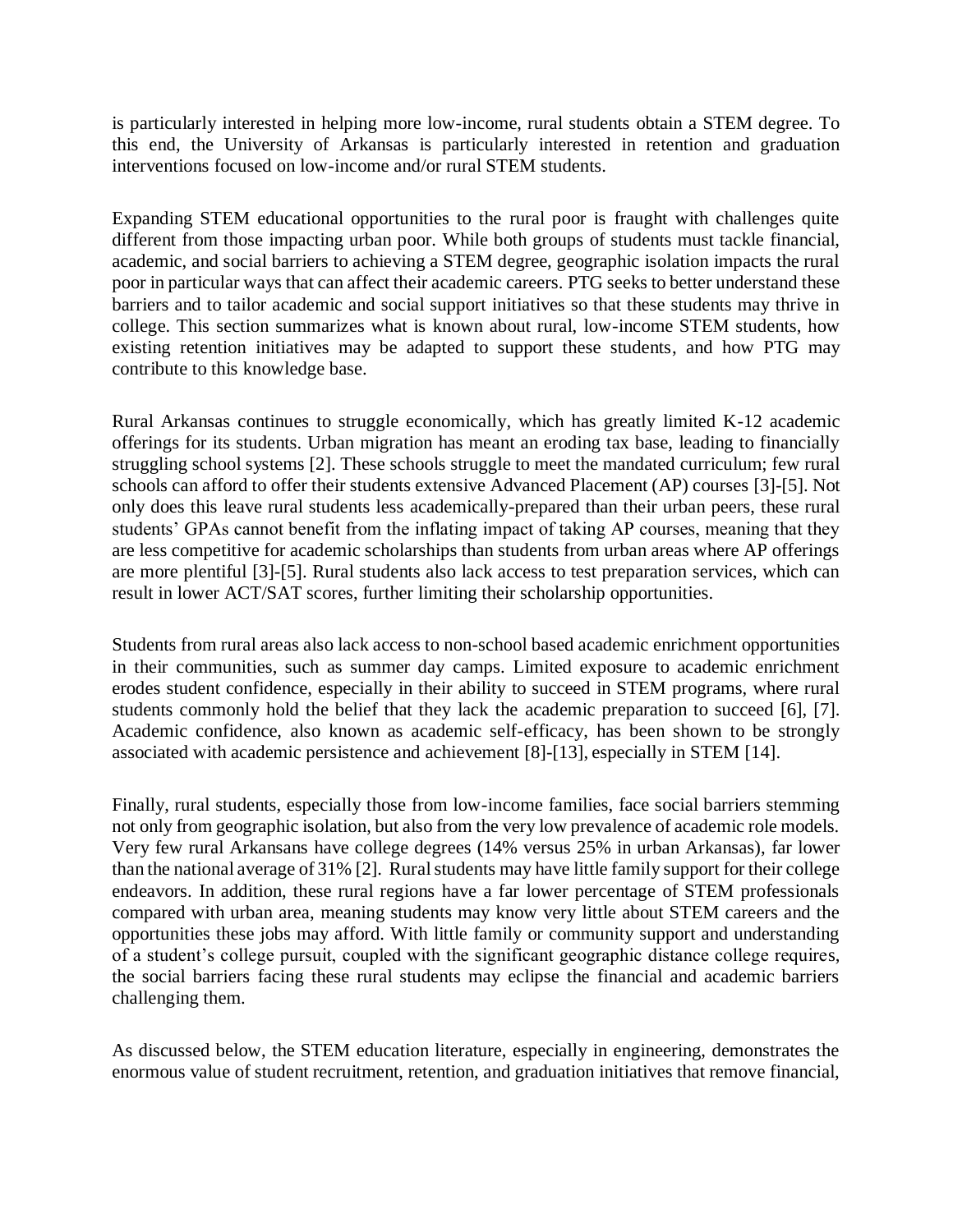academic, and social barriers to student persistence. But few of these initiatives have examined their effectiveness in helping rural, low-income students.

As mentioned above, rural students may be less likely to receive academic scholarships due to their limited access to AP courses, standardized test preparation courses, and non-school-based enrichment offerings. Financial need is another primary factor impacting persistence [15], [16]. Financial need impacts STEM students especially hard, as low-income families have been found to be far more averse to take out large student loans; often low-income students choose to pursue a two-year degree or not attend college at all [17]-[19]. While many students may cover part of their school costs with employment, this path is especially risky for STEM students. STEM students who work are significantly less likely to complete their degree [22], with non-completers more likely to be working 15 hours or more per week [21]. For low-income students, scholarships and grants are the most effective type of financial aid to help them attain their degrees [22], especially for underrepresented minority students [19], [23]-[26]. However, little has been published on the impact of scholarship aid on academic achievements of rural STEM students of poverty. PTG will examine whether a standard scholarship will positively impact student achievement.

Many initiatives have been developed to help support students academically, including various summer bridge programs, tutoring, and faculty-guided research opportunities. Academic tutoring has been shown to significantly increase students' chances of success [27]. Bridge programs help entering students who may not be fully prepared academically by allowing them to take courses prior to their first college semester so that they can join the cohort in the fall with strengthened skills and increased academic self-efficacy [38]. These summer bridge programs have been demonstrated as effective retention mechanisms, especially for African-American and Latina(o) students attending predominantly white institutions [29], [30]. Finally, studies have shown that research participation helps students sustain their interest in STEM and in their studies [31]-[41]. However, their use with rural students from low-income families remains unexamined.

Isolation is a major factor fueling many students' decision to leave their degree programs. Support during the transition to college is a significant determinant as to whether a student will persist with their degree [42]. But feelings of isolation often continue long past that initial semester. A student's belief that they 'do not belong' has been shown to significantly reduce student persistence in engineering, especially among underrepresented minority students [43]-[47]. Faculty and peer mentoring can greatly improve student retention. Faculty mentoring helps reduce student feelings of isolation, while also enhancing students' professional development [48], [49] and persistence [50]-[52]. Peer mentoring has been shown to significantly increase STEM students' desire to continue their degree programs, an effect especially pronounced in minority students [53]. At the University of Arkansas, engineering students who met with their peer mentor at least eight times during the year were significantly more likely to persist through their undergraduate program [54]. Finally, students living within an academic community (e.g. Living Learning Community) have been shown to build stronger academic and social connections, leading to improved academic achievement and significantly longer retention [55], [56].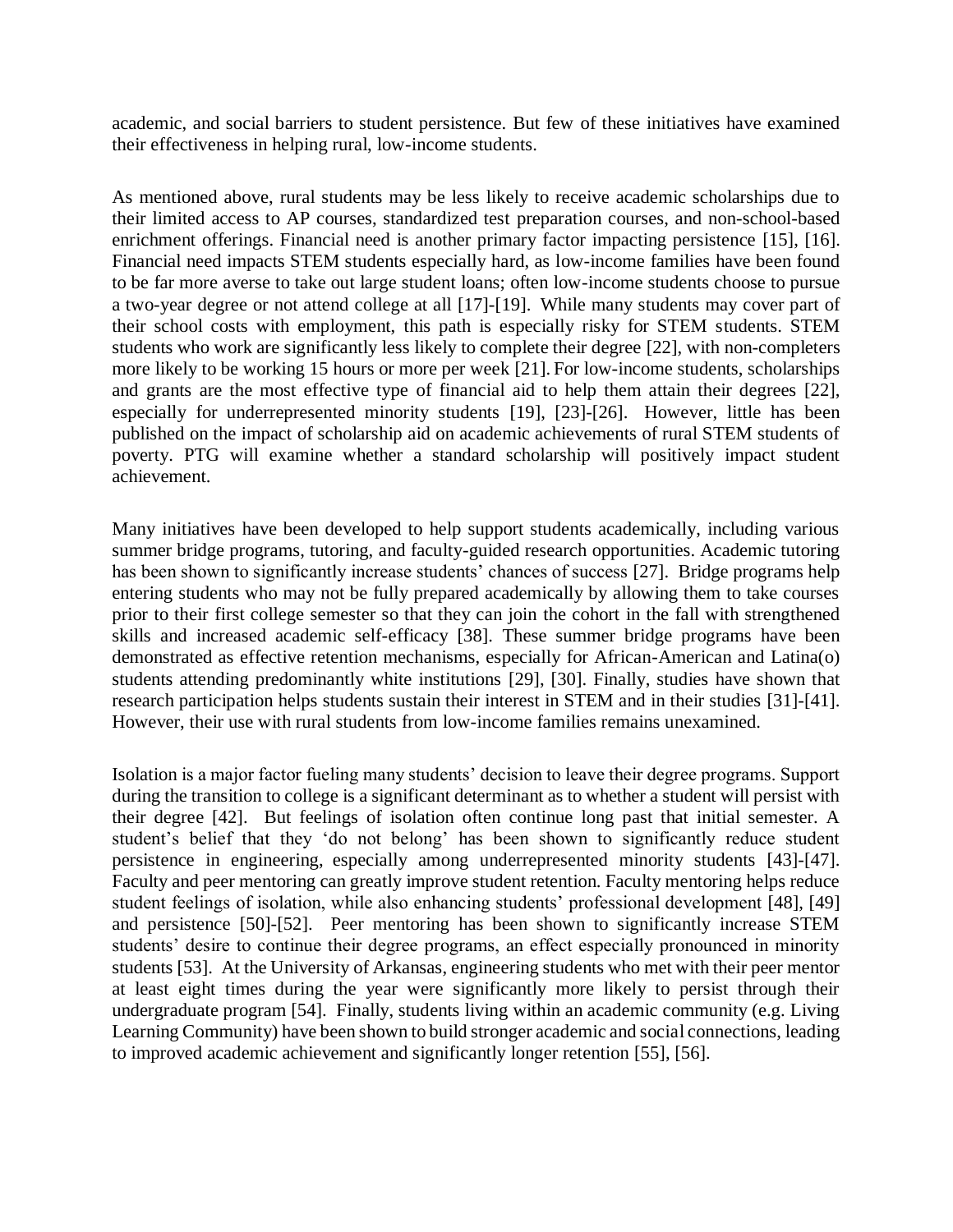The University of Arkansas is very concerned about refining retention and graduation interventions to meet the needs of low-income STEM students from rural areas. Building a strong, successful STEM program requires an understanding of the barriers students face while pursuing their degree, especially in an EPSCOR state like Arkansas. With pervasive poverty statewide, a rapidly growing immigrant population, few academic role models due to the state's extremely low rate of college attendance, and rapidly rising costs, college is viewed as an unattainable goal for a large portion of Arkansas high school students. Therefore, recruitment and retention strategies need to be especially sensitive to the issues so prevalent in Arkansas, as well as EPSCOR states, in general. PTG will provide valuable insight into how current retention strategies may best accommodate the needs of rural students from low income families interested in studying STEM.

## **Program Overview and Components**

The PTG program aims to recruit, retain, and graduate rural students with financial need who have entering academic credentials that are not typically high enough to qualify for university scholarships, but who show strong academic promise. PTG provides support and opportunities tailored to engineering and science students from rural and underserved areas to help these students perform to their full potential. Through targeted recruitment in the often-overlooked rural communities and by identifying solid students without the highest standardized test scores, a pool of students can be tapped that otherwise would not likely pursue an engineering or STEM degree. The program also provides students with opportunities to excel academically by integrating honors programming opportunities and resources.

### *Recruitment and Selection of Candidates*

The NSF award notification was received in December 2017 with the grant beginning in January 2018, thus the recruitment cycle, which normally begins the preceding August was shortened by five months. Nevertheless, although a quality pool of candidates was identified. The PTG team worked with the Office of Admissions, which provided a comprehensive list of University of Arkansas applicants who met the PTG recruitment criteria (intended major in an NSF S-STEM approved STEM field (engineering and physical sciences, but not premed), high school GPA of 3.5+, ACT 23-27 (or SAT of 1290-1550), and high school address with rural zip code). Rural zip codes were identified using the Center for Medicare and Medicaid Services (CMS) Rural Zip Code list [57]. PTG eligible students were also identified through conversations during recruitment events, and through other University programs and offices that work with students in rural areas. A PTG website was created to promote the program and the NSF S-STEM scholarship [58], while further information was shared through initial and follow up correspondence (e-mails, phone calls, mailings). An Office of Admissions staff member located in Eastern Arkansas and dedicated to recruiting underrepresented students assisted in recruiting potential PTG students by identifying potential students and by helping those students complete the FAFSA (Free Application for Federal Student Aid).

All eligible students were invited to apply for the PTG program. The application process consisted of applying to the university, completing a short PTG application, and submitting the FAFSA to determine financial need eligibility. PTG students must be eligible for the Pell Grant or Subsidized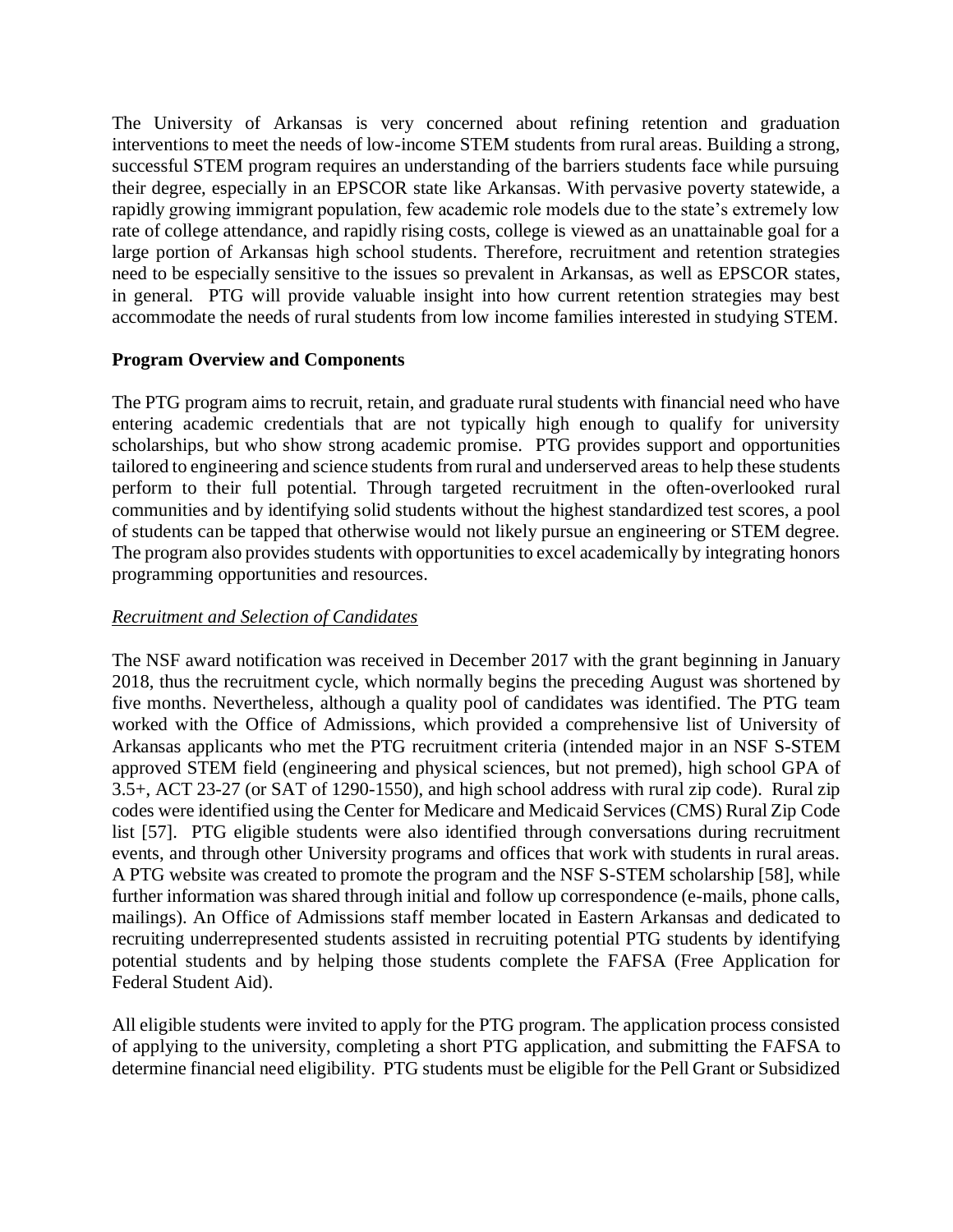Stafford Loans. Finally, a postcard was sent to students meeting the criteria to ensure their parents would see the scholarship information.

For the second year of recruitment, the recruitment and application process was changed due to the longer recruitment cycle. PTG recruitment efforts were expanded to include additional rural communities, thus widening the engineering and PTG applicant pool. The PTG website has also been expanded to include a student testimonial and video, sharing a PTG student's experience. A student blog section highlights current PTG students for the future scholars. PTG candidates are also now required to apply for other University scholarships to help further remove financial challenges. Even though most of these scholarships are relatively small, each student's scholarship application provides information critical to the selection of PTG finalists. Questions from this year's application include: *"What career are you interested in pursuing? What are you hoping to experience during your undergraduate education that will best prepare you for that path?*, *Why is it important for you, as a candidate to the PTG Program, to attend the University of Arkansas? What will you personally contribute to the campus community?"*

From the qualified candidate pool, 18 were selected as PTG finalists. These finalists were invited to a PTG interview weekend hosted and funded by the Honors College and the College of Engineering. The candidates were hosted by HC Path students and housed in their Honors residence hall rooms. Candidates' parents/guardians were provided hotel rooms.

Much of the PTG program was inspired by the HC Path program. HC Path students have a similar entry profile as the PTG students, and HC Path students have access to HC housing, programming, activities, advising, and mentoring. However, the HC Path program did not offer some of the PTG components, such as the bridge program, faculty mentoring and research clusters, and scholarships. Also, while the HC Path program is available to students from all majors, PTG is limited to engineering and science majors. Since the NSF PTG award, the HC Path incorporated these additional PTG components.

Throughout the interview weekend, the candidates interacted with university administrators, faculty, and current HC Path students. On Friday evening, the candidates and their families participated in a two-hour welcome dinner event. The event's core message to these students was to achieve academic excellence through rigorous coursework and cutting-edge research opportunities; to embrace diversity and inclusion, and proudly represent the underrepresented; and to engage socially, building lifelong friendships. After the dinner, families returned to their hotels and candidates were escorted by their hosts to the residence hall. The next morning, each finalist had a 15-minute interview with a panel consisting of a PTG team member, an HC Path student, and an engineer from a local company. Activities continued throughout the morning, engaging candidates, and helping facilitate relationships between candidates and with HC Path students. Once interviews concluded, candidates were reunited with their families at a local restaurant for a closing meal.

After the interview weekend, 15 students were selected as PTG scholars, of whom 14 accepted the invitation. This inaugural PTG cohort includes 11 engineering students, 3 non-engineering STEM students (one each in chemistry, physics and biology), 5 women, and 7 students from underrepresented minority populations. One student from the 2018 cohort dropped out after the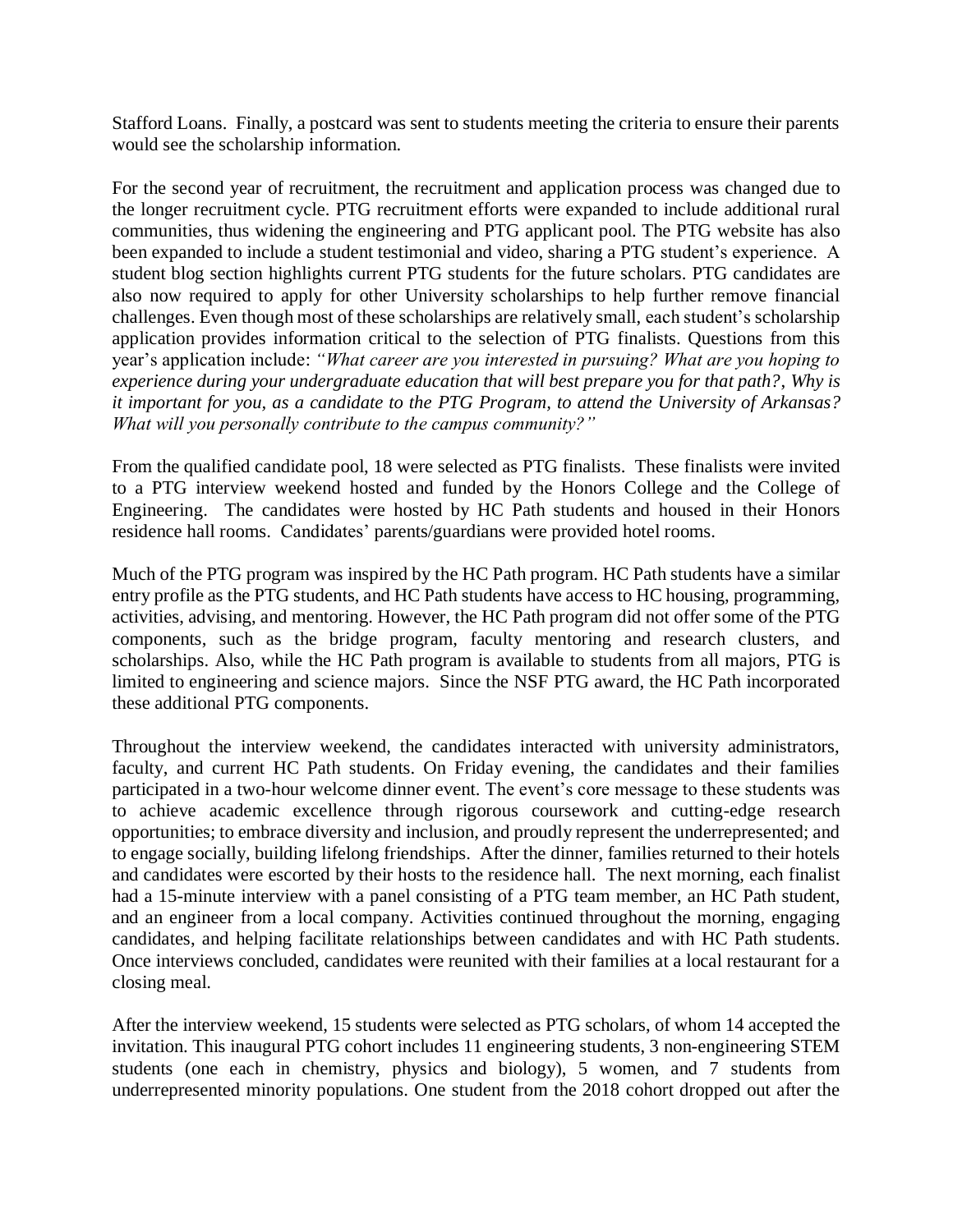fall 2018 semester, citing personal reasons. For the 2019 cohort, up to 22 students are expected to join the PTG program.

### *Addressing Financial Barriers to Success*

Scholarships have been shown to increase the likelihood that students with severe financial need will persist in college. All PTG students have a high level of financial need, demonstrated by their being Pell Grant and/or Subsidized Stafford Loan eligible. PTG scholarships are critical to removing remaining financial barriers that may threaten persistence. PTG scholarships total up to \$4,500 for students who have not joined the HC (including all PTG freshmen) and up to \$5,500 for students if they join the HC. Students financial aid packages comprising all grants and scholarships are capped at the cost of attendance. Scholarships are renewable for up to 4 years provided the student: remains in an NSF-listed STEM major, keeps at least a 3.0 GPA, and participates actively in the program. Students whose GPA falls below the 3.0 threshold can request a semester of probationary status while they work to improve their GPA to above the minimum threshold. Students who join the HC will also have access to further financial assistance, such as study abroad grants and undergraduate research grants.

### *Addressing Academic Barriers to Success*

### *Summer Bridge Program*

The 5-week summer bridge program supports participants in completing an early college experience prior to their traditional fall semester start at the university. The primary objectives of the bridge experience are to create an environment in which participants gain experience with the rigor and expectations of college-level coursework and foster a sense of connectedness with the university community. The summer bridge program is funded in full through the NSF PTG scholarships.

In summer 2018, during the university's second five-week semester, PTG participants lived on campus and attended classes along with participants of two already established bridge programs at the university. This combined group of 150 bridge program students placed PTG participants within a network of similarly situated peers, as well as mentors (peer and professional), with whom to navigate the summer semester.

PTG students who intended to major in engineering, but who did not meet the ACT/SAT math requirement to enter Calculus I in the fall semester, attended the Engineering Math Acceleration Program (EMAP). EMAP is a 5-credit hour course that combines college Algebra, Trigonometry and Pre-Calculus within an engineering context. PTG students, along with other EMAP students, participated in coursework, study hours, and tutoring. The two PTG students who were Calculus I ready took 6 credit hours that count toward their engineering degree.

All PTG students participated in a one-credit hour research course developed by a University of Arkansas engineering professor, Dr. Kevin Hall. Informally dubbed 'research lite,' the aim of this course was to demystify the research process. Pre-course surveys tested students on their understanding of what doing research meant and the role of ethics in research. It also asked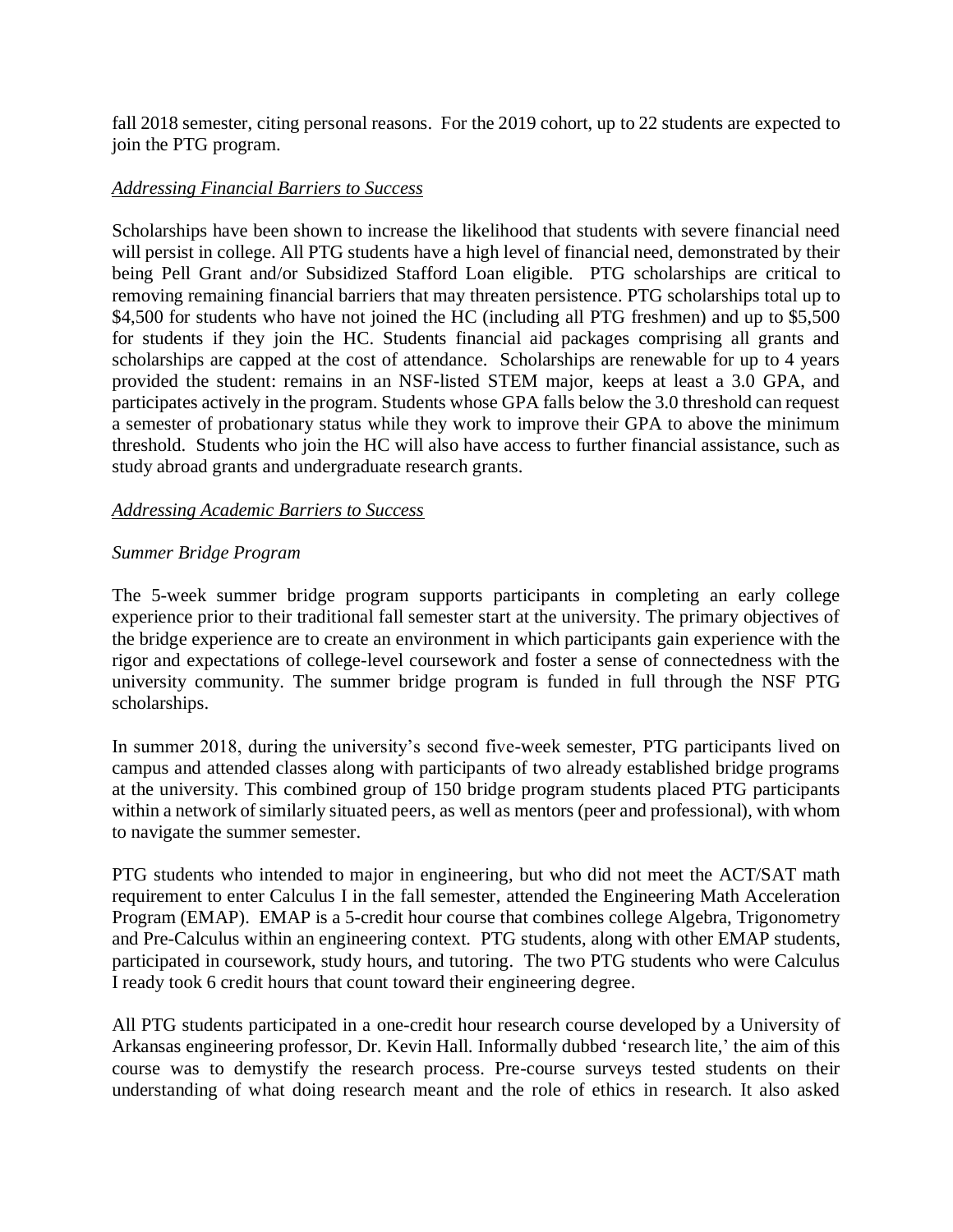students about their own research experiences (if any) and their perceptions about engaging in research in the future and the value of doing research at all.

Meeting each Wednesday afternoon for 3 hours, Dr. Hall walked the students through the purpose of research, the scientific method, a description of and the importance of ethical conduct, and communication of results. Dr. Hall adopted some of the materials presented in the book, Teach Students How to Learn [59]. Because the course was taught during a shorter summer session, time was insufficient for students to conduct a full research project of their own. Instead, students worked to develop a research proposal. They chose a topic, conducted a literature review around the importance of the work and any previous related work published, proposed methods to conduct the research, and listed expected results. This research proposal was presented as both a course research paper submitted in hard copy and as a PowerPoint presentation. Students presented to their class peers, while engineering faulty members were invited to the presentations to provide a critique of the students' ideas.

At the end of the course, students were surveyed again regarding all of the questions included in the pre-survey, as well as their overall satisfaction with the class. While no formal statistical analysis was conducted, a comparison of pre- and post-course results suggested the following: 1) some students improved their understanding of what research was and the importance of ethical conduct in research; 2) nearly all students improved their understanding of the value of conducting research that follows accepted scientific mentors; 3) some students who were hesitant about engaging in research before the course began stated they felt more confident in their ability to engage in undergraduate research.

### *Faculty Mentoring*

Students were grouped together in clusters surrounding a research topic of common interest led by a volunteer faculty member. This faculty member would invite students to seminars, research team meetings, lab tours and other events that may be of interest to the students and help instill an interest in research. Five faculty-led clusters met twice each month. It was anticipated that this faculty-led interaction, by being included in research seminars within their academic departments and in tours of research labs, would help demystify the research process. This has proven to be more difficult in practice than in theory, as first-year student schedules rarely allow for these types of group meetings. This part of the program is currently being evaluated for re-envisioning for year-two freshmen and to determine the course of action for sophomore PTG students. The idea was to group students in these research clusters their freshman year, then hopefully having them join faculty-led undergraduate research teams, where they would then gravitate to those teams instead of the PTG research clusters. More study needs to be done by the PTG team in this area. It is hoped that the majority of PTG students will engage in undergraduate research with faculty.

The faculty who elect to lead PTG research clusters attend mentor training sessions (two in fall, one in spring) led by the Vice Provost for Diversity and Inclusion, and PTG co-PI, Dr. Yvette Murphy-Erby. The first two training sessions focus on best practices for engaging with students, understanding and recognizing their own inherent biases, as well as learning how to meet students where they are by sharing a research experience rather than imposing it upon a student. The upcoming third mentor training will expose faculty members to skills that will enhance their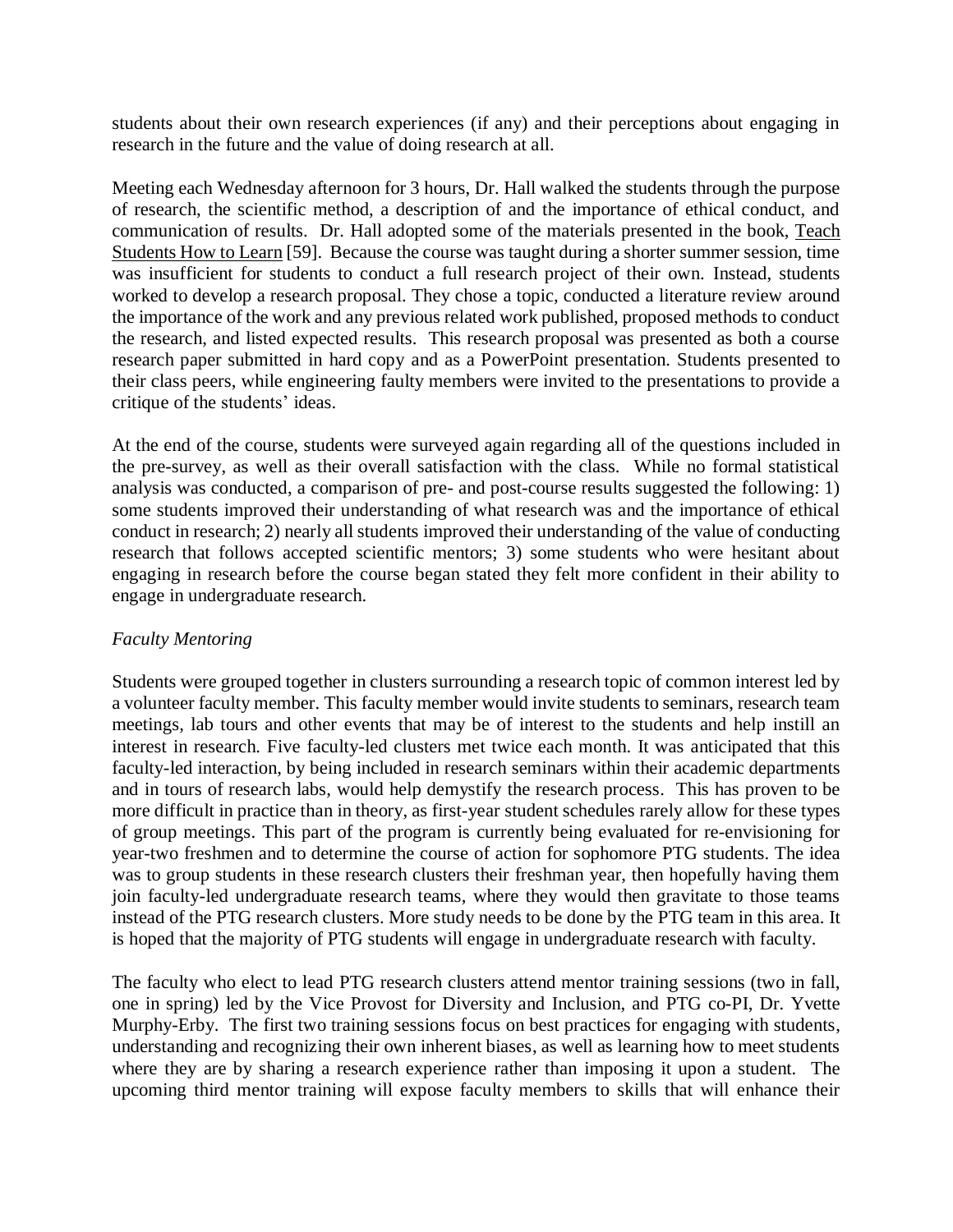mentoring efforts, such as empathic listening, inspiring, motivating and goal setting, using effective communication strategies to provide constructive, authentic and supportive feedback and encouragement.

### *Addressing Co-curricular Barriers to Success*

## *Summer Bridge Program Co-Curricular Activities*

Bridge programming supports participants' in-class experiences while providing opportunities for personal and social growth. PTG participants were organized into small groups of 5 to 8 students led by live-in residential peer mentors. These peer mentors are rising sophomores, juniors, and seniors, most of whom have previously participated in a similar summer bridge program and who share common academic interests and life experiences with PTG participants.

Peer mentoring activities include the completion of weekly one-on-one and small group meetings of mentors and their assigned participants. Mentors follow weekly discussion guidelines to encourage participants' learning and reflection; topics include syllabus review, study planning, goal setting, time management, and networking on campus, among other topics.

In addition to formal peer mentoring activities, the bridge program environment provides frequent opportunities for participants to create informal connections with one another and other peer mentors. Participants are encouraged to form study groups for their commonly taken summer classes. Mentors help create clubs, interest groups, and social activities to encourage student and mentor interaction. The program also includes a number of large group social activities, including museum outings, cultural events, skating, bowling, and other area recreational activities, which build social bonds between bridge program participants outside of the classroom and residence hall environments.

Each week, PTG students, along with students from other bridge programs, met for a campus speaker series. Guest speakers from various campus offices presented on topics ranging from campus clubs and organizations, student government, campus life, and financial aid, to communication skills and goal setting.

Peer mentoring meetings, social activities, and group outings and meetings all serve to build a sense of community among PTG participants and participants in the other summer bridge programs, facilitating an environment in which students were encouraged to work together to create new social connections, try new approaches to learning, and become comfortable navigating their new surroundings.

### *PTG Monthly Meetings*

PTG students are required to attend three monthly meetings each semester during which PTG program staff or an on-campus content expert present on topics critical for PTG student success at the University of Arkansas. (Table 1 summarizes topics covered during these meetings). First-year students focus on how to manage academic and social expectations of college, but also help these students plan out their academic goals and identify steps needed to reach these goals. Monthly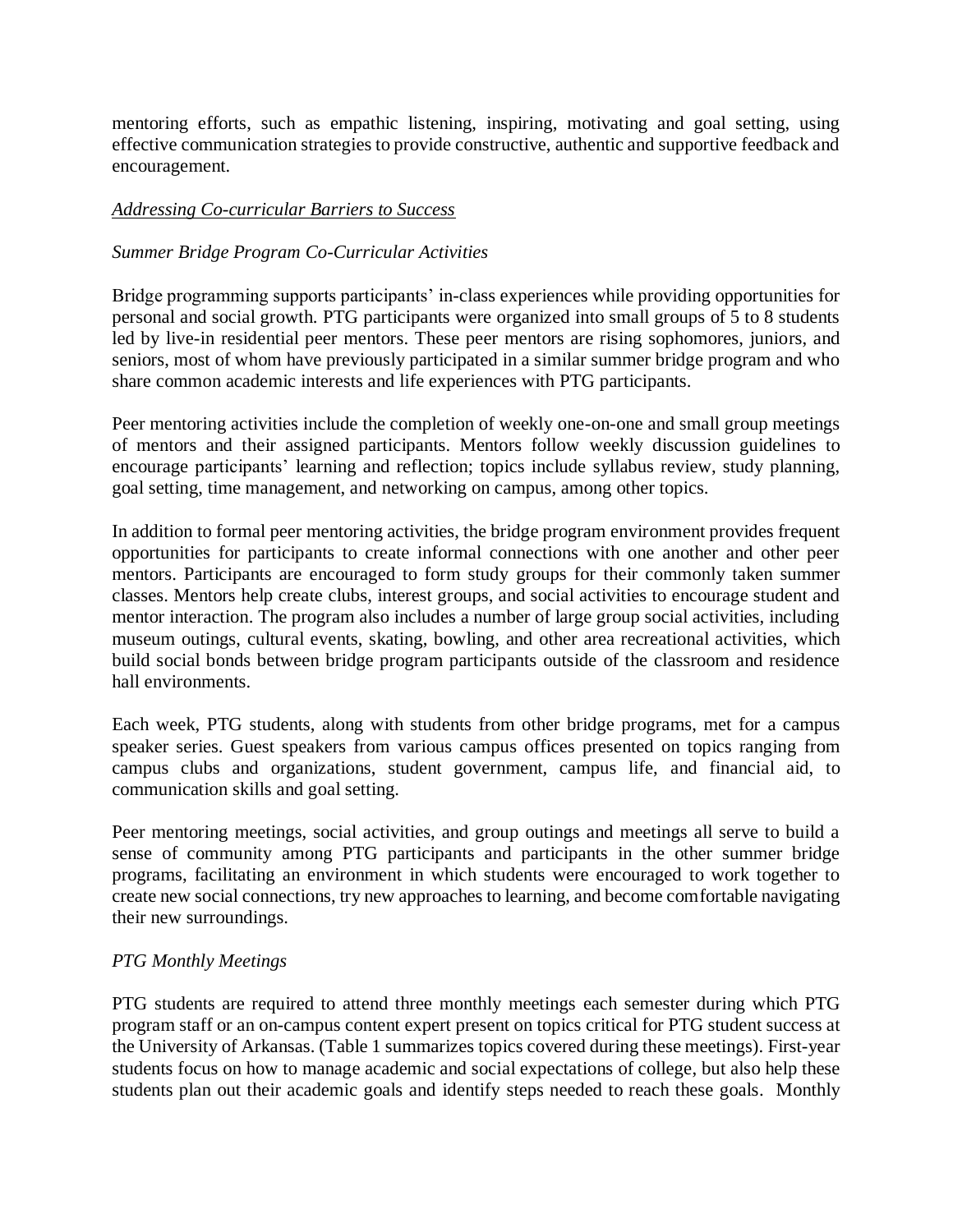meetings provide students opportunities to engage with campus-wide initiatives. Ideally, the meetings should also be an opportunity for PTG students to meet with other first and second-year HC Path scholars, to build community and share advice on navigating their university experience. However, because of the number of topics covered, there was little time for students to connect. In the future, PTG staff will work towards balancing the types of interactions between students and proving more opportunities to build community between cohorts.

| 2018-2019 | Topic                                           |
|-----------|-------------------------------------------------|
| September | Negotiating your college experience             |
|           | Diversity and Inclusion training                |
| October   | How to be a mentee                              |
|           | How to interact with faculty                    |
|           | Long-term planning and academic mapping         |
| November  | Service learning                                |
|           | One Book, One Community Discussion              |
| February  | Resume/Interviews and Co-Ops/Internships        |
|           | <b>Study Abroad</b>                             |
| March     | Research                                        |
|           | Scientific manuscripts/conference presentations |
| April     | Graduate and professional school                |
|           | Nationally competitive awards                   |

Table 1. Topics covered during first-year PTG student monthly meetings

## *Professional Mentoring*

PTG students have access to both professional and peer mentoring from staff and from HC Path scholars, who are further along in their degree programs. PTG staff maintain an open-door policy with program participants in an effort to encourage open communication. PTG students are required to meet with PTG staff one-on-one for a mid-semester review to review the student's academic progress and develop a plan for continued/improved success. The mid-semester review is also an opportunity to discuss students' campus engagement and future plans.

## *Peer Mentoring*

Many peer mentoring opportunities exist for PTG scholars. Relationships with peer mentors often begin during the bridge program and continue, usually meeting monthly, into the first-year. PTG students may consult with HC Path peer mentors throughout their time at the university. Engineering PTG students are paired with peer mentors through the First-Year Engineering Program, meeting with them monthly to discuss their adjustment/progress in engineering courses. Although these multiple peer mentor opportunities help students meet and receive advice from students further along in their academic programs, and provide mentoring programs that address somewhat different needs, there is a point at which students become over-mentored. This is a situation that needs to be addressed for year two.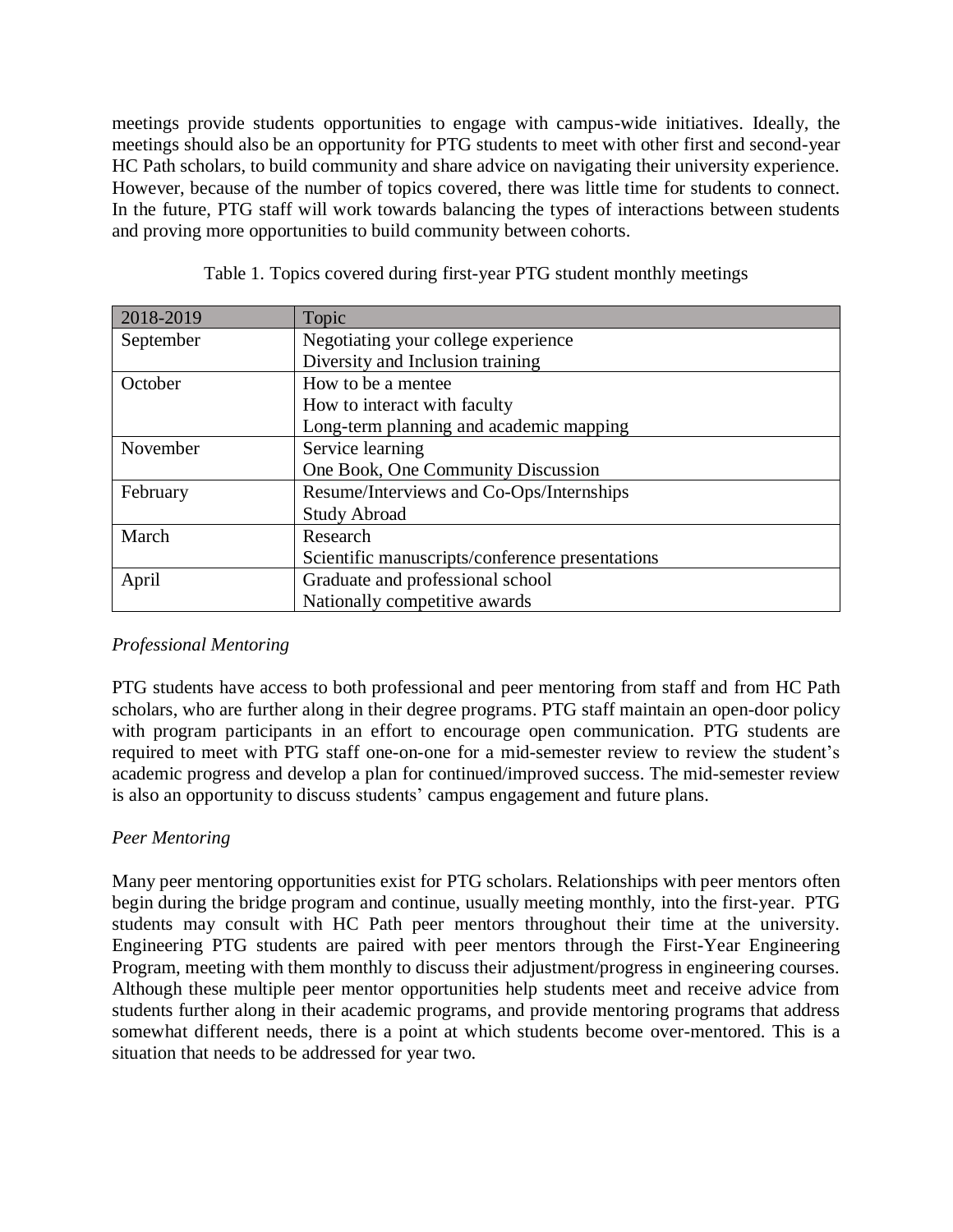### *Engagement of PTG Students with the Honors College Students*

To build their connection to the Honors College, first-year PTG students are required to live in the Honors residence hall, providing them with access to all living community events and programs available in the Honors hall. Students are also required to attend two Honors College events each semester and must document their attendance and reflect on the experience after each event. Further, the students interact with Honors staff during monthly meetings, during which the staff presents on available Honors College resources. Two Honors College staff meet regularly with PTG students one-on-one. As a result of this close contact, many of these students utilize the study rooms within the Honors College, greatly increasing their opportunity to engage with other Honors College staff informally, who can in turn provide additional resources that may aid the PTG scholars. This access and connection to the Honors College helps demystify the Honors College and experience the supportive community of scholars.

Although PTG students are not eligible for the HC when they begin their academic career at the university, they interact with HC students on a daily basis, particularly in the Honors residence hall and its programming. Although no formal surveys have been conducted yet to scientifically ascertain the benefits or challenges of blending PTG students with HC students, there have been observations and conversations surrounding this topic. Through these conversations, there seems to be no conflict or issues between PTG students and honors students, and the PTG students do have a feeling of belonging. There were isolated incidents involving a handful of residents displaying entitlement and elitist attitudes that caused issues between them and other residents, including other Honors as well as the non-Honors students. This situation is being addressed directly with the students this year and the next cohort will have training and programming up front to proactively address the problem.

### **Program Assessment Plan**

To assess program effectiveness, the PTG team worked with a University of Arkansas associate professor of Education Statistics and Research Methods, Dr. Wen-Juo Lo, to develop and evaluate two surveys: a student survey to assess the performance of the students in the program and faculty mentor survey to assess their effectiveness.

### *1. Student Survey*

Insights regarding the impact of the PTG program will be inferred by comparing the academic performance of PTG students with non-PTG students from the same academic disciplines and demographic cohorts across the duration of their career at University of Arkansas.

In general, eleven subscales were developed or adapted from some existing questionnaires. For pre-entry college's attitude measures, two subscales (i.e., initial perceived social support and precollege schooling) will be surveyed only in the first semester. However, for college related – experiences, the data will be collected by two subscales (i.e., academic/social integration and institutional experiences) in the second semester. The rest of seven subscales will serve as the core items and will be surveyed each spring and fall semester for four years. They are: academic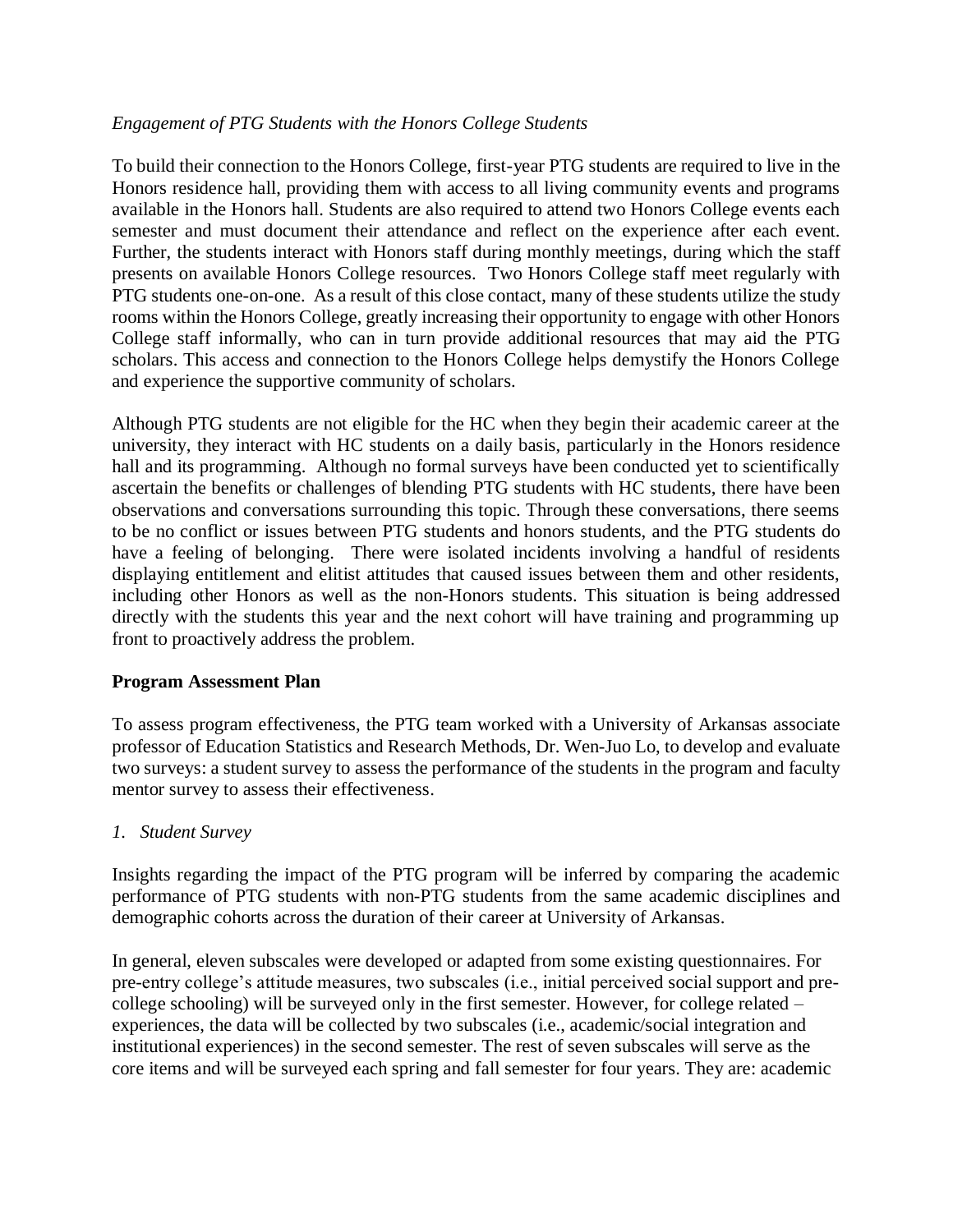self-efficacy, career self-efficacy, self-regulation, perceived social support and financial support attitudes, goal commitment, institutional commitment, and desire to finish college.

## *1.1 Pre-college Attributes*

The *Initial Perceived Social Support* scale (Likert-type scale, 5=Strongly agree, 1=Strongly disagree) [60] assesses the student's perception of the availability of social networks that support students in college.

The *Pre-College Schooling* scale asked about students' various activities while they were in high school and will only be administrated to first-year students. It included 8 items divided in to three parts: working, socializing, and academic preparations, measured on a 5-point Likert-type scale to indicate how frequently they did those activities during a regular week ( $5 =$  Always;  $4 =$ Often;  $3 =$  Sometimes;  $2 =$  Rarely;  $1 =$  Never). One item is related to work (i.e., Working for pay) and one item asks about "relaxing and socializing." The remaining six items are related to academic activities, such as "Preparing for class."

## *1.2 Core Integration Construct*

The *Academic Self-efficacy* scale (10-item 5-point Likert-type scale, with 5=Extremely confident, 1=Not at all confident) measures the student's self-evaluation of their ability and chances for success in the academic environment [60].

The *Career Self-efficacy* scale (4-item) identifies the extent to which students have confidence about their abilities to engage in educational and occupational information gathering, goal planning, and decision-making [61]. Two items are on a 5-point Likert-type scale from 5=Extremely confident to 1 = Not at all confident. One item has Yes/No responses, and one item asks about their career plans at this time with the following options: 1) I've decided on a specific career, 2) I am considering one or two career options, 3) I am considering more than two career options, and 4) I haven't really thought about career options.

The *Self-regulation* scale (8-item 7-point Likert-type scale, with 7=Very true of me, 1=Not at all true of me) was adopted from one of the subscales from the Motivated Strategies for Learning Questionnaire (MSLQ) and it refers to the awareness, knowledge, and control of cognition. It also includes students' ability to control their effort and attention in the face of distraction and uninteresting tasks [62]. A high score on this scale indicated the respondent often evaluates himself or herself to exercise self-regulation on tasks.

The *Perceived Social Support* scale (12-item 5-point Likert-type scale, with 5=Strongly agree, 1=Strongly disagree) measures the student's perception of parents' and friends' support of them in college [60].

The *Goal Commitments* scale intends to evaluate a student's persistence with and commitment to action, including general and specific goal-directed behavior, in particular, commitment to attaining the college degree; and one's appreciation of the value of college education. There were six items in this scale. Two items ask about students' confidence level of completing a bachelor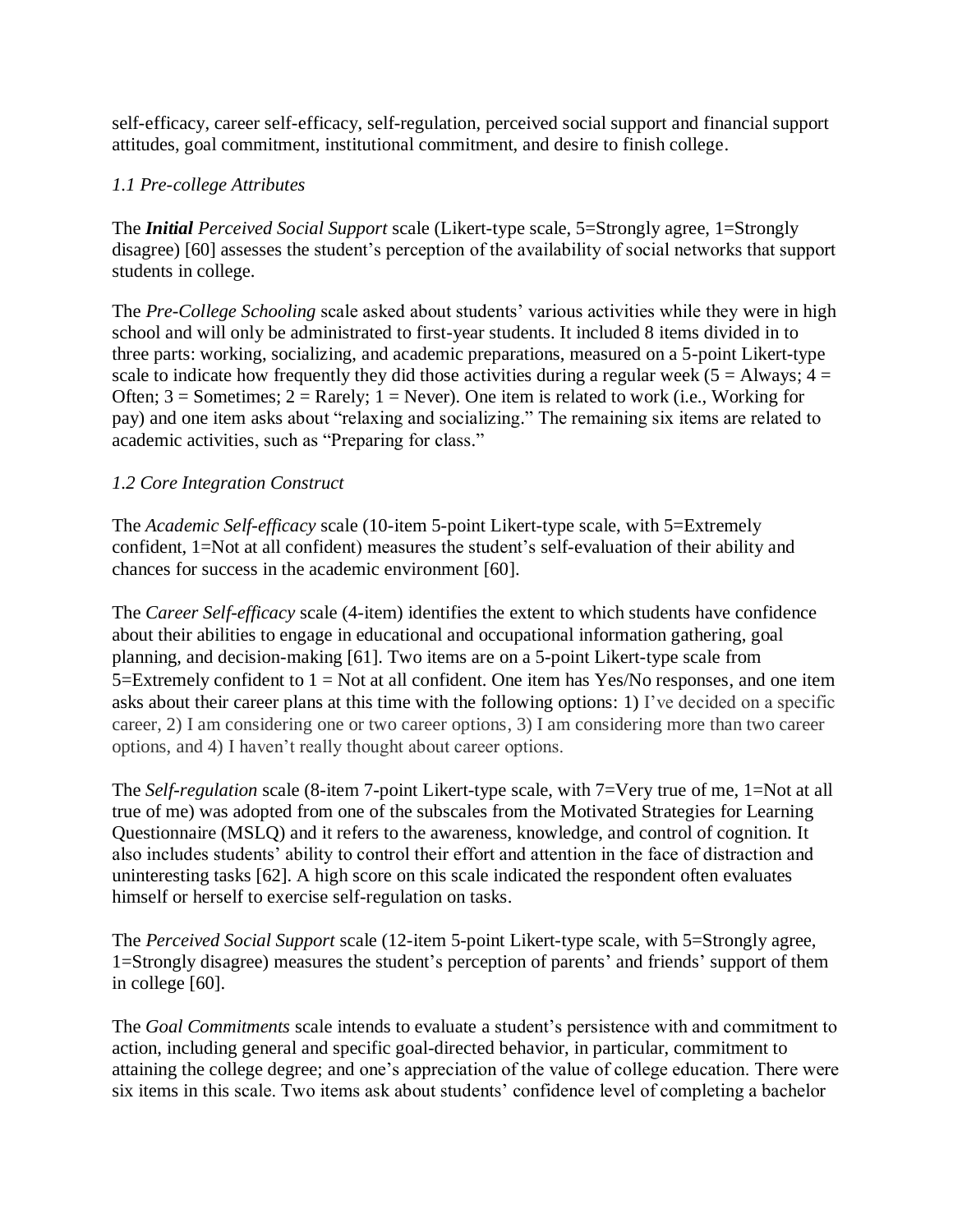degree within 4-6 years on a 5-point Likert scale  $(5 =$  Extremely confident,  $1 =$  Not at all confident). Another four items ask about general and specific goal-directed behavior on a 5-point Likert scale ( $5 =$  Strongly agree,  $1 =$  Strongly disagree).

The *Institutional Commitment* scale has two items and used a 5-point Likert type scale (5=Extremely confident, 1=Not at all confident).

"Student motivation to achieve in college can be seen as a noncognitive dimension of the persistence phenomenon" [63]. Therefore, student's *Desire to Finish College* would impact his/her persistence as well as influence his/her commitment to college. This scale included six items on a 7-point Likert type scale (7= Very true of me,  $1 = Not$  at all true of me). Higher scores indicated stronger motivation to persist and to commit in college.

# *1.3 College Experiences*

The *Institutional Experiences* scale included 11 items on a 4-point Likert type scale (4 = Very often,  $1 =$  Never). This scale intends to measure students' involvement with faculty and peers as well as their living arrangement while they are in college.

The *Integration* scale intends to measure participants' academic (8 items) and social (3 items) integration on a 5-point Likert type scale from  $5 =$  Strongly agree to  $1 =$  Strongly disagree.

Survey results will be coupled with each student's academic information (e.g., ACT/SAT scores, university term GPA) provided by University of Arkansas Institutional Research staff. The survey, conducted online via Qualtrics Survey, was sent to all NSF designated STEM majors who started their first-year program in Summer of Fall 2018. These data are expected to be used as a baseline from which all future survey data can be compared.

In the coming weeks from time of this manuscript writing, the survey process will resume in two parts. First, the second iteration of the student survey will be sent to those who participated in the fall. Institutional Research Staff will verify each student's major to ensure only those who continue in NSF defined STEM majors remain as part of the survey sample. Based on results gleaned from the Fall Survey, the questionnaire may be revised with Institutional Review Board (IRB) approval before the next release. The survey is expected to be launched in April 2019.

## *Faculty Mentor Survey*

A new survey will be developed to assess the effectiveness of the faculty research mentor program. This survey will address four program components: 1) the effectiveness of the three-session mentorship training program, using questions focusing on the length and timing of the training, the clarity and usefulness of content, and the interaction with the trainer and other faculty mentors during the sessions; 2) the engagement of the students in subsequent research mentoring activities throughout the semester, with questions focusing on the number, timing, and content of available activities, student participation in activities, and students' assessment of value of the activities; 3) the effectiveness of the chosen activities in meeting the research mentors' goals for that activity; and 4) the mentor's overall satisfaction with the chosen activities, student engagement, and other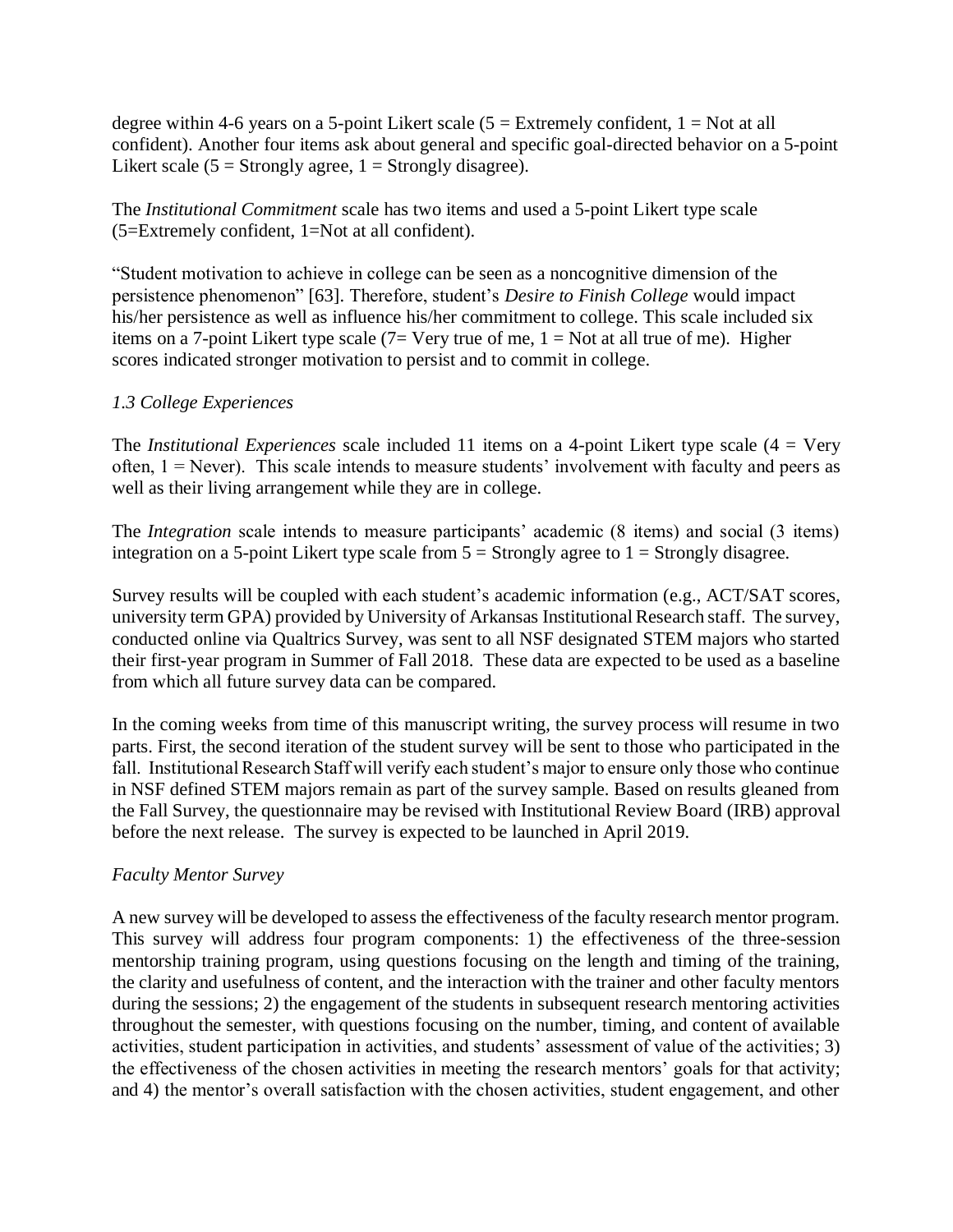factors; it will also seek the mentors' input for possible program improvements. Unlike the quantitative student survey, responses will be highly qualitative. This survey is slated for a launch, after university IRB approval, in early-April.

## **Results**

At this time, only the student survey has been disseminated. Thus, this section only summarizes results from the student survey.

The primary goal in PTG Year 1 was recruiting and initiating the first cohort of students into the project. Year 1 is a baseline year; the student survey and other data will be compared to these results in future years. There are not yet results that allow us to assess the effectiveness of the program on student achievement.

The first PTG cohort included 14 students. Twelve of the 14 students completed the initial survey, including 5 (42%) females and 8 (67%) from underrepresented minority populations. Nine (75%) were engineering students, and one each from biological sciences, physics and chemistry. The survey was administered between late August and October 2018.All results are based on a 5-point Likert scale unless noted again below.

The average perceptions in academic self-efficacy for PTG students were between "very confident" and "moderately confident"  $(M = 3.69, SD = .64)$ .

The average perceptions in career self-efficacy for PTG students were between "extremely confident" and "very confident" in average. This is an expected outcome, because eligible PTG students must declare a STEM major  $(M = 4.21, SD = .69)$ .

The overall perceptions in self-regulation on 7-point Likert scale for PTG students were above average  $(M = 5.88, SD = .64)$ .

PTG students initial social support from their family and/or friends (*M* = 4.79, *SD* = .28).

PTG students reported high perceived social support from their family and/or friends (*M* = 4.35,  $SD = .72$ ).

Relative to financial support attitudes, two out of twelve PTG students said that they did not have enough financial support while attending University of Arkansas. When asked how concerned they were about financing their college education, 58% of PTG students indicated that they are moderately to extremely concerned about financing their college education.

The Pre-College Schooling scale found:

- Academic activities: Results indicated PTG "often/sometimes" spent their time on academic related activities while they were in high school (M-3.34, range in average from 2.50-3.83).
- Working: Approximately 42% of PTG students indicated they were "always/often" working for pay while they were in high school.
- Relaxing and socializing: Approximately 50% of PTG students reported they "always/often" had relaxing and/or socializing activities while they were in high school.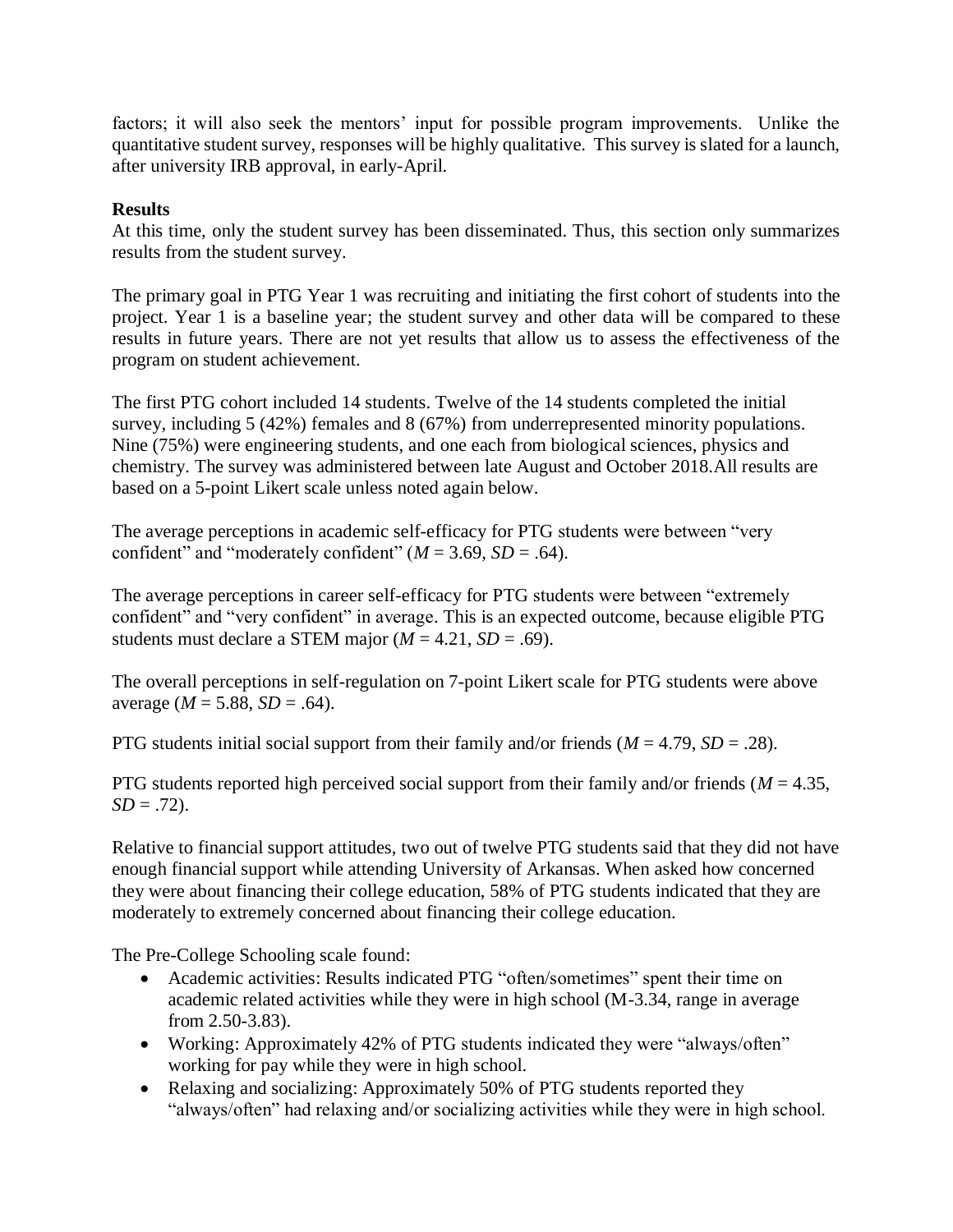Nine (75%) of PTG students reported they are extremely confident to not only complete a bachelor's degree but also finish within 4-6 years. In goal-directed behavior, the average score was 4.02, which indicated that PTG students in general agree with the value of college education.

Approximately 58% of PTG students reported they are "extremely confident" that they will graduate from the University of Arkansas, and that they made the right decision to attend the University of Arkansas.

Average student motivation score was 4.58 which indicated PTG students' motivation is moderate in Year 1.

### **Lessons Learned**

Overall, the program has seen early success, particularly for a program that started in January outside of the normal recruitment cycle and had many moving parts to put into motion.

Informal surveys of interview weekend participants and their families suggest that families were very satisfied with their experience. Families had access to university administrators, faculty, staff and students, who answered all questions and provided clear and comprehensive information about academic programs. PTG candidates had the opportunity to experience first-year student life by staying in the residence halls and interacting with college students. Most importantly, at the luncheon on Saturday, PTG candidates stated that they found the interview process to be very positive and recognized that those involved were dedicated to student success. Every candidate left campus stating that they hoped to be among the incoming PTG scholars.

The bridge program allowed the students to get comfortable with the campus, making the academic and cultural adjustment before they began fall semester classes. The one credit hour "research lite" course was highly popular among most of the students. Much of the success of that class can be attributed to the dynamic personality and teaching ability of the professor. Importantly, the students were eased into research activities, making them more comfortable with the research process. They learned to engage in teams, which will be very useful to those who will move into a research lab. As stated above, most students stated feeling either 'more excited' or 'less fearful' about engaging in research after the course than they had initially reported.

There have been some challenges, some of which have been discussed earlier. While diversity was achieved by recruiting students from underrepresented areas of the state, the combination of ethnic/gender diversity was more limited, although the percent of female candidates was still higher than for the University of Arkansas' College of Engineering. Further, the definition of rural used here was fairly narrow, omitting heavily rural areas of regions with larger towns and cities nearby. Efforts are being made (with the help of other offices on campus) to better identify the rural fringe areas in otherwise populous counties to ensure qualified students from those areas can be considered for the second cohort of PTG scholars.

The PTG program takes an aggressive approach to engage students in a meaningful undergraduate experience, drawing from a wide variety of faculty, staff, and students to help ensure program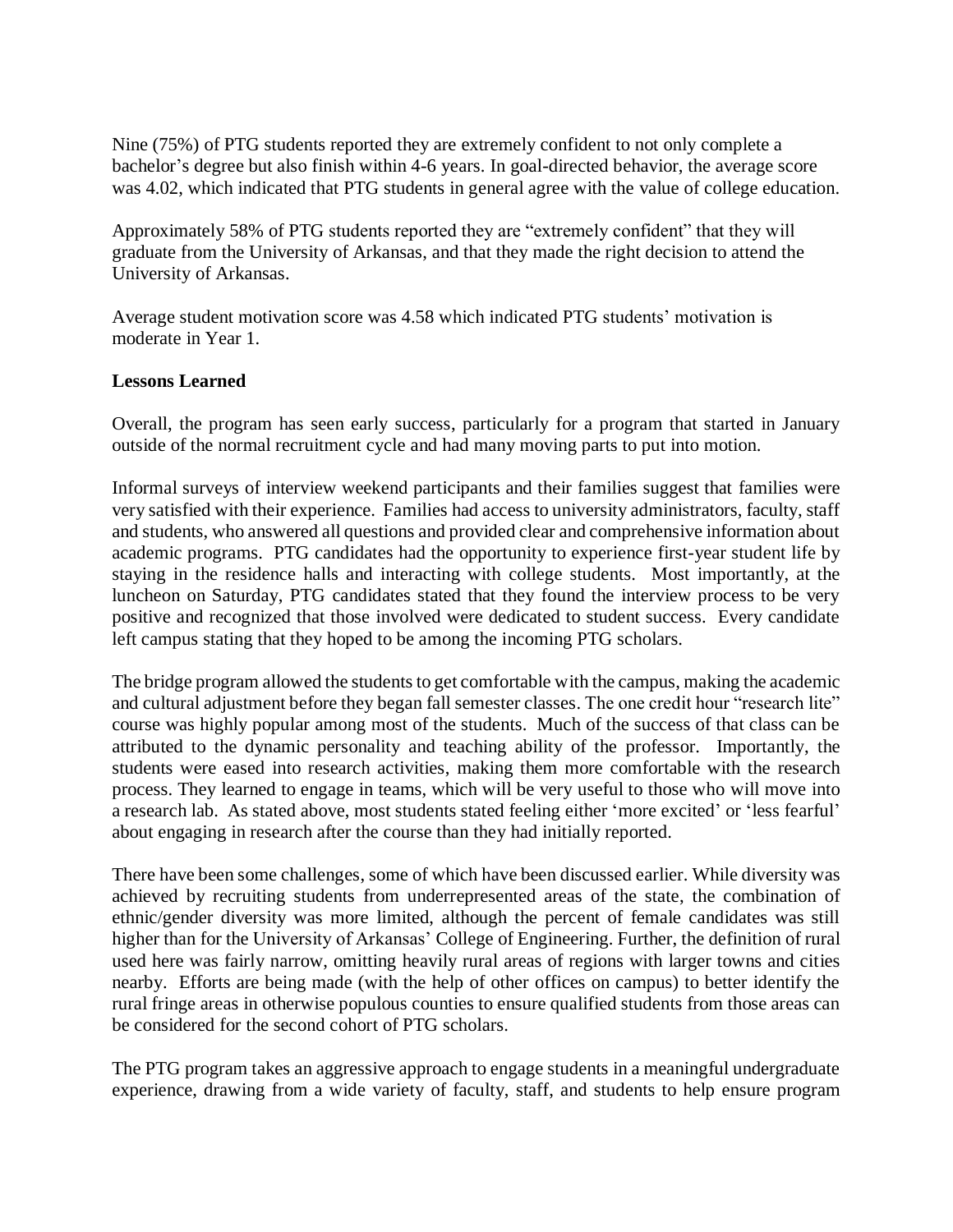success. However, the team may have set unrealistic programming goals for both PTG students and faculty. For example, students were expected to plug into existing research programming in the departments (as identified by the research mentors) to minimize the need for the faculty to develop a research program for the student and putting too much burden on the faculty. However, because of conflicts in a student's class or work schedule, few students have been able to take advantage of these opportunities. Some have expressed feelings of guilt and regret for not being able to participate, feeling that they are letting their mentor down. The research mentoring programming will need to be revised in future semesters to better ensure both faculty and student participation.

Over-programming the students is of great concern and will be addressed for the next year's iteration of PTG.

### **Summary**

The Path to Graduation program is designed to increase the number of STEM graduates by recruiting students from populations that have traditionally been overlooked - rural students with mid-range ACT/SAT scores. The program seeks to better understand the challenges faced by these rural students. PTG helps to minimize these barriers to success, providing these students with the opportunities and resources to help them perform at their full capability.

In its first year, the program has successfully established its PTG initiatives and has launched its first cohort of highly motivated students. Although it is early in the evaluation process and baseline data are still being acquired, early evidence suggests that academic and co-curricular components are helping students meet their academic goals. Faculty mentors are finding the mentor training useful. But as with many new programs, challenges arise and not everything works as planned. Certain aspects of PTG are now being re-envisioned, such as addressing the logistics of research clusters and the over-programming of student time.

During spring of 2019, additional evaluation measures will be implemented to further measure the impact of PTG components on student development. PTG student survey results will be compared with responses from a cohort of non-PTG students. Additional surveys are being developed to determine the effectiveness and satisfaction of the program components. The conference presentation will be updated to include additional data available at that time.

This material is based upon work supported by the National Science Foundation under Grant No. 1742496. Any opinions, findings, and conclusions or recommendations expressed in this material are those of the author(s) and do not necessarily reflect the views of the National Science Foundation.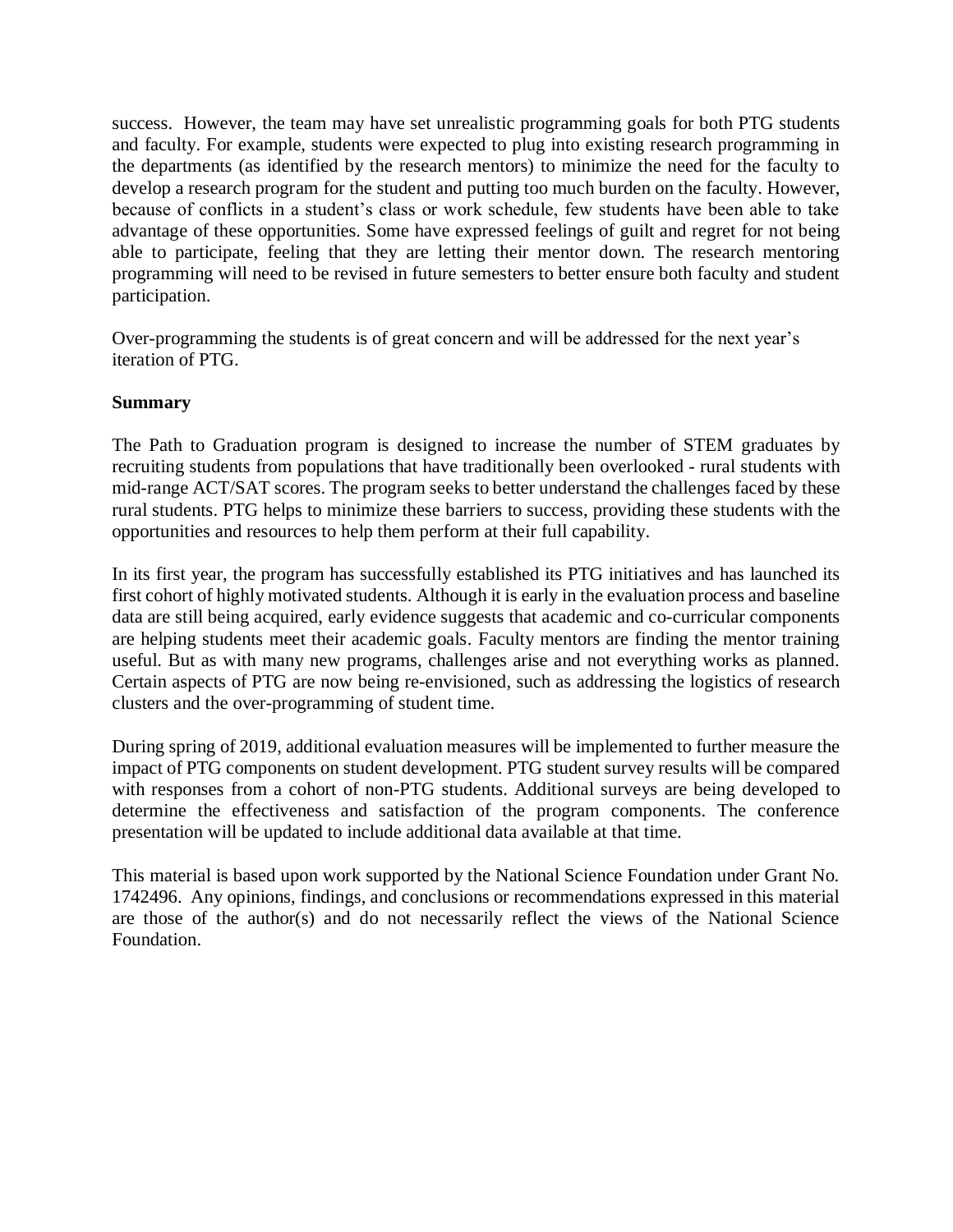#### **References**

- [1] Arkansas Department of Education, ADE Data Center, 2018. http://arkansased.gov
- [2] University of Arkansas Division of Agriculture Research and Extension, "Rural Profile of Arkansas 2015: Social and Economic Trends Affecting Rural Arkansas," University of Arkansas Cooperative Extension Service Printing Services, United States Department of Agriculture, University of Arkansas, and County Governments Cooperating, 2015. www.uaex.edu/publications/pdf/MP-531.pdf
- [3] W. Willingham, C. Lewis, R. Morgan, and L. Ramist, "Predicting college grades: an analysis of institutional trends over two decades," Princeton NJ: Educational Testing Service, 1990.
- [4] L. Ramist, C. Lewis, and L. McCamley-Jenkins, "Student group differences in predicting college grades: sex, language and ethnic groups," New York: College Entrance Examination Board, 1994.
- [5] R. Elliott, A. Stenta, R. Adair, M. Matier, and J. Scott, "Non-Asian minority students in the science pipeline at highly selective institutions," Report to the National Science Foundation, Washington, DC: National Science Foundation, 1995.
- [6] N. Ware, and V. Lee, "Sex differences in choice of college science majors," *Am Ed Res J*, 25(4):593-614, 1988.
- [7] S. Maple, F. Stage, "Influences on the choice of math/science major by gender and ethnicity," *Am Ed Res J,* 28(1):37-60, 1991.
- [8] A. Bandura, "The explanatory and predictive scope of self-efficacy theory," *J Clin and Soc Psyc,* 4(3):359-373, 1986.
- [9] D. Schunk, "Modeling and attributional effects on children's achievement: A self-efficacy analysis," *J Ed Psych,* 73(1):93-105, 1981.
- [10] M. Chemers, L. Hu, and B. Garcia, "Academic self-efficacy and first-year college student performance and adjustment," *J Ed Psych,* 93(1):55-64, 2001.
- [11] T. Bouffard-Bouchard, "Influence of self-efficacy on performance in a cognitive task," *J Soc Psyc,* 130(3):353-363, 1990.
- [12] D. Cervone, P. Peaker, "Anchoring, efficacy, and action: The influence of judgmental heuristics on self-efficacy judgments and behavior," *J Personality and Soc Psych,* 50(3):492-501, 1986.
- [13] R. Marra, K. Rodgers, D. Shen, and B. Bogue B, "Women engineering students and selfefficacy: a multi-year, multi-institution study of women engineering student selfefficacy," *J of Eng Edu,* 98(1):27-38, 2009.
- [14] E. Seymour, N. Hewitt, "Talking about Leaving: Factors Contributing to High Attrition Rates among Science, Mathematics & Engineering Undergraduate Majors," Final Report to the Alfred P. Sloan Foundation, Ethnography and Assessment Research, Bureau of Sociological Research. University of Colorado. Boulder, CO, 1994.
- [15] T. Murdock, "It isn't just money: The effects of financial aid on student persistence," *Review of Higher Education,* 11(1):75–101, 1987.
- [16] E. St. John, R. Kirshstein, and J. Noell, "The effects of students aid on persistence: A sequential analysis," *Rev Higher Ed,* 14(3):383-406, 1991.
- [17] C. Lee, "Achieving diversity: Issues in the recruitment and retention of underrepresented racial/ethnic students in higher education: A review of the literature," Alexandria, VA: National Association of College Admission Counselors, 1991.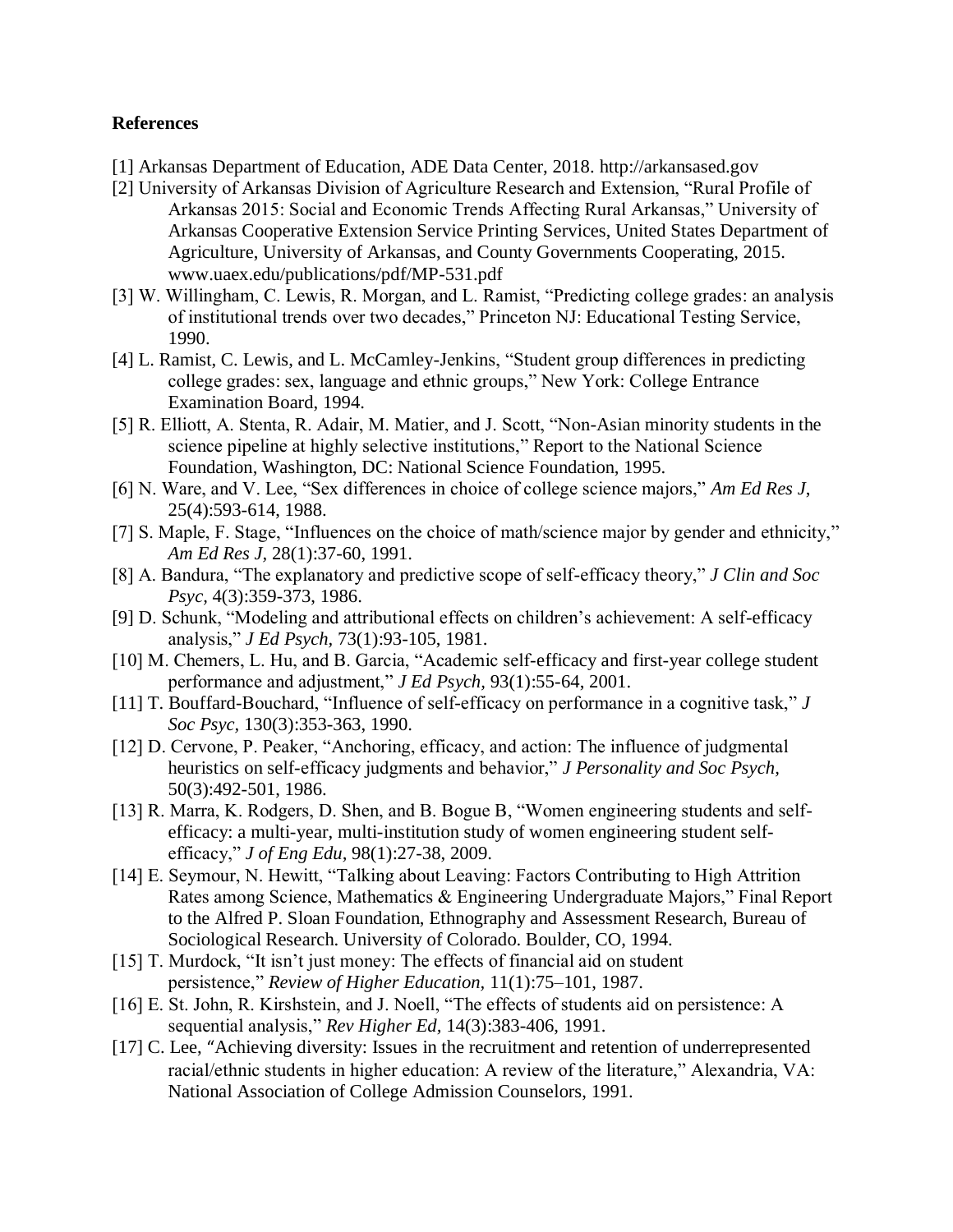- [18] T. Thomason, and H. Thurber, "Strategies for the recruitment and retention of Native American students: Executive summary," Educational Document Reproduction Service No: ED435514, 1999.
- [19] G. Stewart, R. Russell, and D. Wright, "The comprehensive role of student affairs in African American student retention," *J Coll Admission*, 154:6-11,1997, 1997.
- [20] American Council on Education, "Increasing the Success of Minority Students in Science and Technology," Washington, DC, ACE, 2005.
- [21] National Center for Education Statistics (NCES), "Entry and Persistence of Women and Minorities in College Science and Engineering Education (NCES 2000- 601)," Washington, DC: U.S. Department of Education, 2000.
- [22] E. Pascarella, P. Terenzini, *How college affects students*, San Francisco, CA: JosseyBass Publishers, 1991.
- [23] E. St. John, "The impact of student financial aid: A review of recent research," *Journal of Student Financial Aid,* 21(1):18-32, 1991.
- [24] E. St. John, R. Kirshstein, and J. Noell, "The effects of students aid on persistence: A sequential analysis," *Rev Higher Ed*, 14(3):383-406, 1991.
- [25] W. Habley, R. McClanahan, "What Works in Student Retention Four-Year Public Institutions," ACT, Inc, 2004.
- [26] R. Fenske, J. Porter, and C. DuBrock, "Tracking financial aid and persistence of women, minority, and needy students in science, engineering, and mathematics," *Res Higher Ed*, 41(1):67-94, 2000.
- [27] F. Hrabowski III, et al., *Overcoming the Odds: Raising Academically Successful African American Young Women,* Oxford Press, 2002.
- [28] A. Zeldin, and F. Pajares, "Against the odds: self-efficacy beliefs of women in mathematical, scientific, and technological careers," *Am Ed Res Assoc*, 37(1):215-246, 2000.
- [29] R. Richardson, "If Minority Students Are to Succeed in Higher Education, Every Rung of the Ladder Must Be in Place," *Chron High Educ*, 35(18):A48, 1989.
- [30] P. Green, *The Policies and Politics of Retention and Access of African American Students in Public White Institutions. Retaining African Americans in Higher Education: Challenging Paradigms for Retaining Students, Faculty, and Administrators,* ed. Lee Jones, Stylus Publishing, LLC. Sterling, Virginia. 45-57, 2001.
- [31] M. Estrada, A. Woodcock, P. Hernandez, and P. Schultz, "Toward a model of social influence that explains minority student integration into the scientific community," *J Ed Psych*, 103:206–222, 2011.
- [32] K. Maton, M. Sto Domingo, K. Stolle-McAllister, J. Zimmerman, and F. Hrabowsk III, "Enhancing the number of African-Americans who pursue STEM PhDs: Meyerhoff scholarship program outcomes, processes, and individual predictors*," J Women Minor Sci Eng*, 15:15–37, 2009.
- [33] C. Myers, and D. Pavel, "Underrepresented students in STEM: The transition from undergraduate to graduate programs," *J Divers High Ed*, 4:90–105, 2011.
- [34] M. Pender, D. Marcotte, M. Sto Domingo, and K. Maton, "The STEM pipeline: The role of summer research experience in minority students' Ph.D. aspirations," *Educ. Policy Anal Arch*, 18:1–36, 2010.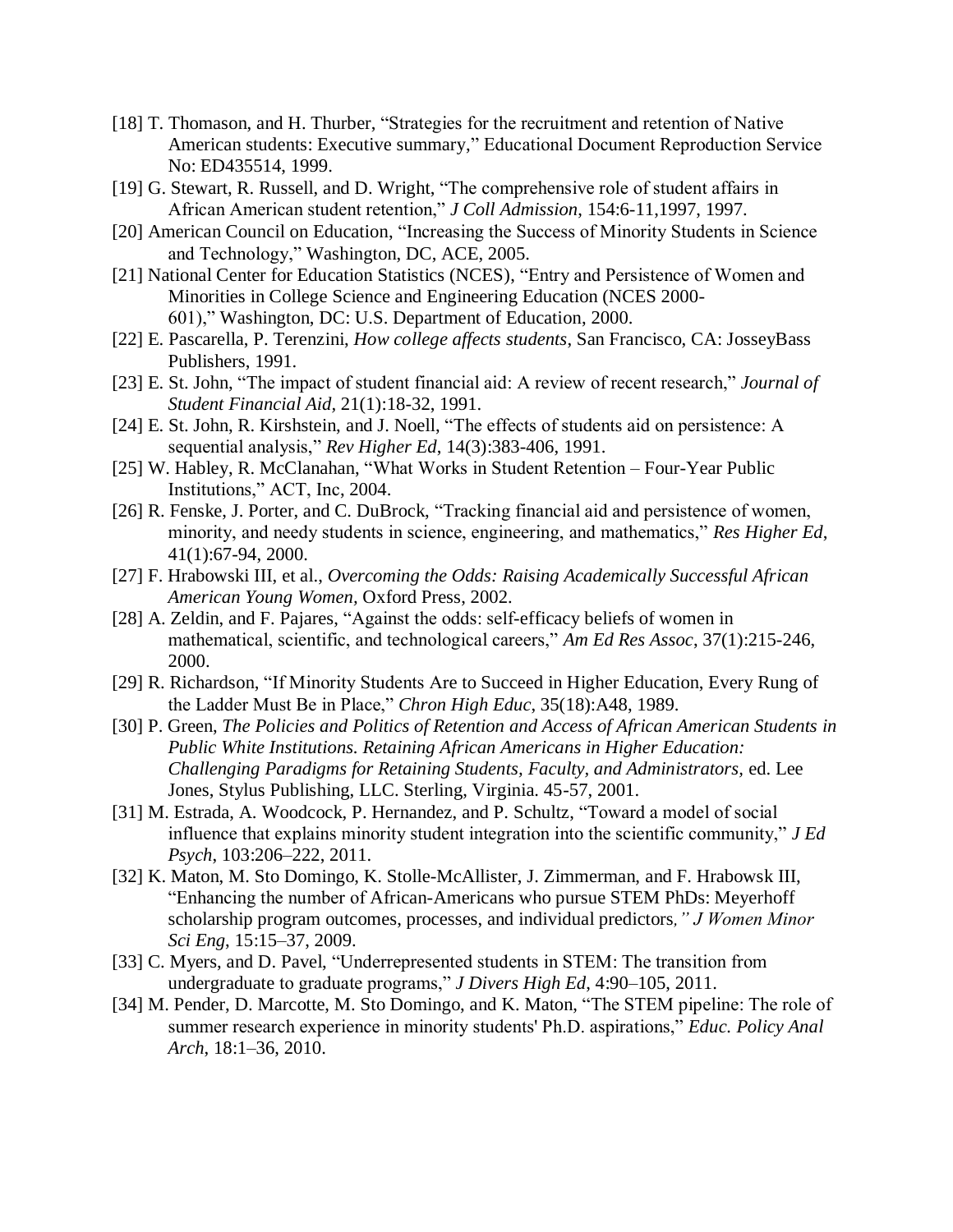- [35] P. Schultz, P. Hernandez, A. Woodcock, M. Estrada, R. Chance, M. Aguilar, R. Serpe, "Patching the pipeline: Reducing educational disparities in the sciences through minority training programs," *Educ Eval Pol Anal*, 33:95–114, 2011.
- [36] F. Carter, M. Mandell, and K. Maton, "The influence of on-campus, academic year undergraduate research on STEM Ph. D. outcomes: Evidence from the Meyerhoff scholarship program," *Educ Eval Pol Anal*, 31:441–462, 2009.
- [36] J. Harsh, A. Maltese, R. Tai, "Undergraduate research experiences from a longitudinal perspective," *J Coll Sci Teach*, 41:84–91, 2011.
- [38] C. Kardash, "Evaluation of undergraduate research experience: Perceptions of undergraduate interns and their faculty mentors," *J Ed Psych*, 92:191– 201, 2000.
- [39] D. Lopatto, "Undergraduate research experiences support science career decisions and active learning," *CBE Life Sciences Education*, 6:297–306, 2007.
- [40] P. Schultz, P. Hernandez, A. Woodcock, M. Estrada, R. Chance, M. Aguilar, and R. Serpe, "Patching the pipeline: Reducing educational disparities in the sciences through minority training programs," *Educ Eval Pol Anal*, 33:95–114, 2011.
- [41] A. Zydney, J. Bennett, A. Shahid, and K. Bauer, "Impact of undergraduate research" experience in engineering," *J Eng Educ*, 91:151–157, 2002.
- [42] S. Elkins, J. Braxton, and G. James, "Tinto's Separation Stage and its Influence on First Semester College Student Persistence," *Res High Educ*, 41(2):251-267, 2000.
- [43] R. Marra, K. Rodgers, D. Shen, and B. Bogue, "Leaving Engineering: A Multi-year single institution study," *J Eng Educ*, 101(1):6-27, 2012.
- [44] J. Stoecker, E. Pascarella, and L. Wolfe, "Persistence in higher education: A 9- year test of a theoretical model," *J Coll Student Dev*, 29(3):196-209, 1988.
- [45] M. Nettles, ed., *Toward Black Undergraduate Student Equality in American Higher Education*, New York, NY: Greenwood Press, 1988.
- [46] Treisman U. 1992. "Studying students studying calculus: A look at the lives of minority mathematics students in college," *Coll Math J,* 23(5):362-372.
- [47] S. Cole, and E. Barber, *Increasing Faculty Diversity: The Occupational Choices of High-Achieving Minority Students,* Cambridge, MA: Harvard University Press, 2003.
- [48] E. Seymour, and N. Hewitt, *Talking about Leaving,* Boulder, CO: Westview Press, 1997.
- [49] S. Walden, and C. Foor, "What's to keep you from dropping out? Student immigration into and within engineering," *J of Eng Edu*, 97(2):191-205, 2008.
- [50] B. Nagada, S. Gregerman, J. Jonides, W. vonHippel, and J. Lerner, "Undergraduate studentfaculty research partnerships affect student retention," *Rev High Ed*, 22:55-72, 1998.
- [51] J. Ishiyama, "Participation in Undergraduate Research and the Development of Political Science Students," *Proceedings of the Annual Meeting of the American Political Science Association,* Boston, MA, 2002.
- [52] N. Peppas, "Student Preparation for Graduate School through Undergraduate Research," *Chem Eng Educ*, 15(3): 135-137, 1981.
- [53] R. Highsmith, R. Denes, and M. Pierre, "Mentoring Matters," NACME Research Letter, 8(1), New York: National Action Council for Minorities in Engineering.
- [54] C. Gattis, and B. Hill, "A Successful Peer Mentoring Program," Proceedings of the 114th Annual ASEE Conference & Exposition, 2007.
- [55] V. Tinto, A. Love, and P. Russo, "Building Learning Communities for New College Students: A Summary of Research Findings of the Collaborative Learning Project,"